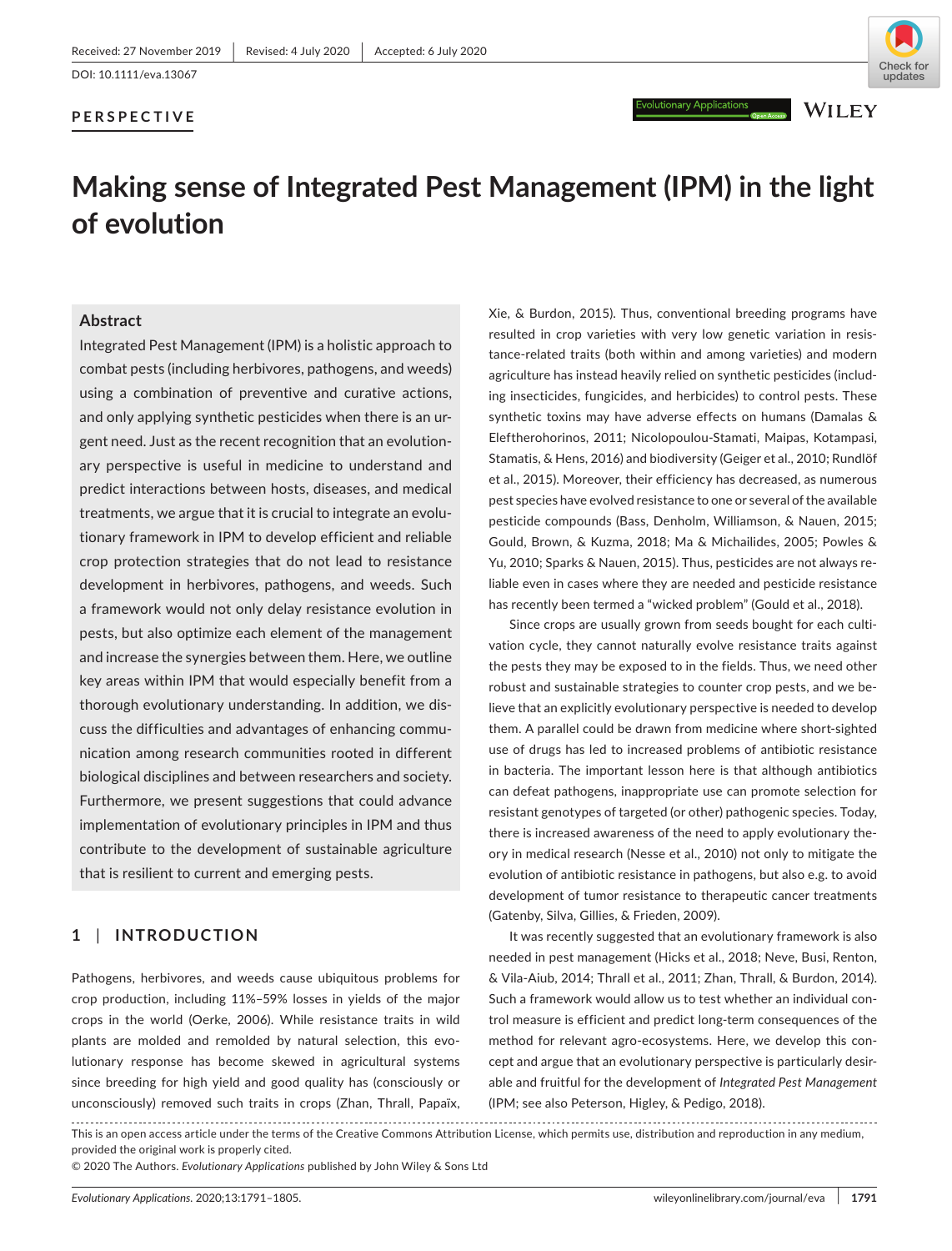IPM is an approach to combat pests and pathogens using a combination of sustainable methods, thereby becoming less dependent on synthetic pesticides. As opposed to pesticides, the goal of IPM is not to eradicate pests, but to manage them at low numbers below economically injurious levels. Within the EU, it is explicitly prescribed by Directive 2009/128/EC, that all professional plant production within the union must comply with the principles of IPM. IPM could be viewed as a pyramid (Box 1 and Figure 1) where the base layers consist of prioritized preventive methods, and the top layer consists of more curative methods (normally chemical control), which is used as the last resort when other combined actions cannot prevent pests from reaching economic injury levels (EIL; Barzman et al., 2015). An important feature of IPM is the *integration* of different methods and exploitation of their combined, rather than individual, effects (Box 1; Stenberg, 2017). Several strategies may, on their own, retard pests' evolution of resistance to synthetic pesticides (Palumbi, 2001), for example by decreasing population size or rate of reproduction. In addition, the explicit approach of IPM to combine different control measures may generate fluctuating or balancing selection pressures that further retard evolution of resistance (Liu et al., 2014; Palumbi, 2001; Figure 1). Thus, IPM may in itself be considered a strategy that is more "evolutionarily smart" than applying a

single control method that exerts strong directional selection on pests (Figure 1b). However, any single control method may select for resistance in the pests, and there may be preventive and curative methods within IPM that would benefit from knowledge provided by evolutionary research to avoid unwanted evolutionary responses in the pests (Box 1). Management of resistance to pesticides, and other control methods, should preferably also be explicitly included as a component of IPM. The idea of developing an evolutionary framework around IPM is, however, not just to delay resistance evolution in pests, but also to optimize each element as well as the synergies between the different parts in order to increase their efficiency. To confirm that IPM actually is a more evolution smart strategy, the management consequences must be evaluated in an evolutionary framework. As ecological interactions among species usually have shorter timespans than the genetic changes leading to adaptation, although not always (see Catullo, Llewelyn, Phillips, & Moritz, 2019; Jousimo et al., 2014; Koch, Frickel, Valiadi, & Becks, 2014; Turcotte, Araki, Karp, Poveda, & Whitehead, 2017), it is generally easier to observe and study current ecological interactions than their evolutionary outcomes. However, an evolutionary framework is crucial both to understand long-term consequences and to manage evolutionary-based problems such as resistance



**FIGURE 1** Pest control measures have different selective effects on pests depending on whether they are applied individually or in combination with other measures (i.e., as part of IPM). (a) The IPM pyramid with its largest area of sustainable preventive and curative control methods and a smaller top of chemical pesticide control that could be applied if the Economic Injury Level (EIL) has been reached. In this figure, the base of the pyramid includes, for example, mechanical and physical actions, while the large mid-section exemplifies ecologically based methods. Modified from Stenberg (2017). (b) A conceptual illustration of the mode of selection that different IPM and non-IPM approaches may exert on pests and their subsequent consequences for the risk of pesticide resistance evolution. Some of the sustainable pest control measures from the IPM pyramid are likely to drive fluctuating selection on their own, for example, inter- or intraspecific field diversity or crop rotation ("temporal intercropping"), while others, for example, biological control or resistance breeding, can change from driving directional selection to diversifying selection through combination with other methods ("Pesticide-free IPM"). In contrast, pesticide application exerts strong directional selection for resistance in the pests ("Non‐IPM 1 pesticide"). The directional selection could be decreased through combinations or alterations of pesticides ("Non-IPM >1 pesticide"). However, there may still be a risk for cross-resistance to develop. EIL could thus be a tipping point for which selective regime that operates in the agricultural fields but the risk to evolve pesticide resistance may be reduced when methods across the pyramid are being used in combination ("IPM allowing pesticides"). Several of the preventive and curative actions could, for example, decrease the potential for resistance development if they are used before pesticides are being applied, for example by increasing gene flow or decreasing the gene pool (Liu et al., 2014; Palumbi, 2001). The different pest management approaches also differ in environmental sustainability, as illustrated with the degree of coloration from white (conventional) to blue (sustainable) in the graph, where IPM without reaching EIL is the most sustainable approach. The arrow represents the range of IPM from completely pesticide-free to when EIL is reached and pesticides are allowed.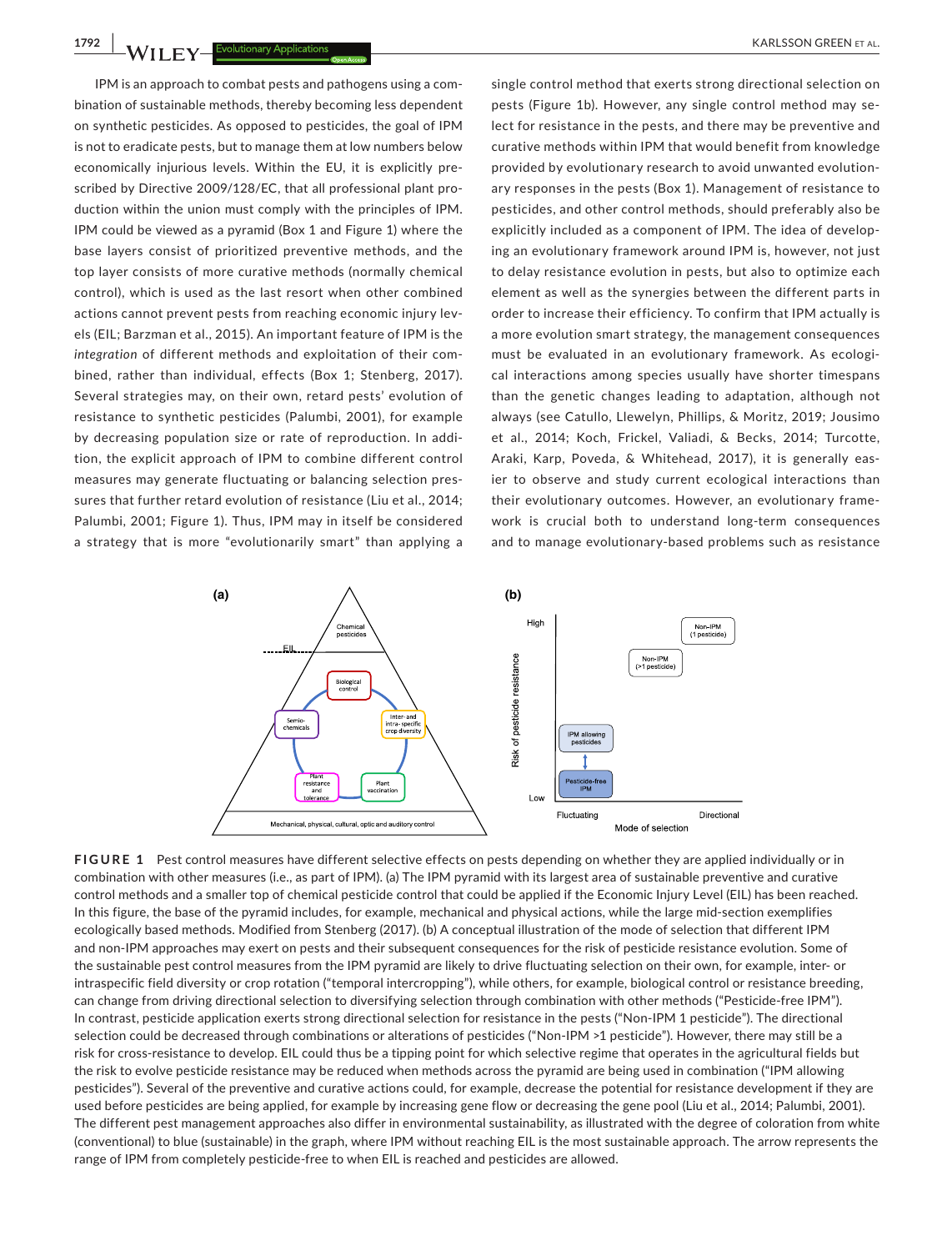## **Box 1 Integrated Pest Management (IPM) for dummies**

IPM is a holistic approach to combat herbivores, pathogens, and weeds using several methods, while minimizing applications of chemical pesticides. The concept is often illustrated as a pyramid, where various preventive and curative methods form the foundation and chemical control is used only when the economic injury level (EIL) has been reached (Figure 1a).

The science of IPM is the systematic study of the compatibility and optimization of simultaneously implemented methods. Such optimization requires an evolutionary perspective which, to date, is lacking.

Commonly used methods that require evolutionary fine-tuning:

- Chemical control—only to be used as a last option
- Biological control—the use of living organisms to control pests
- Semiochemicals—including insect pheromones and kairomones
- Plant diversity—including intercropping and/or cultivar mixing
- Crop vaccination—including priming and induction of crop defenses
- Plant resistance—including antibiosis and antixenosis
- Plant tolerance—a plant's ability to endure enemy attack without yield loss
- Cultural control—including crop rotation, and watering regime
- In addition to these pest controlling measures, IPM programs often include monitoring and forecasting of pest populations, as well as use of decision supporting tools to determine when chemical interventions are necessary. However, evolutionary-based support tools that provide robust guidance for combining preventive actions have not yet been developed.

development. Here, we thus suggest how an evolutionary perspective could improve both the management and evaluation of control measures, enabling development of IPM as the sustainable and powerful tool required to counter agricultural pest herbivores, pathogens, and weeds (Figure 2).

As reported here, we have identified several domains where we believe that an evolutionary framework will play an important role in the development of new IPM strategies and predicting their consequences for pest load and yield. We also discuss the challenges and rewards of interdisciplinary research involving both evolutionary biologists and applied researchers, as well as the importance of transferring evolutionary knowledge to stakeholders and decision-makers.

# **2** | **IMPORTANT DOMAINS FOR EVOLUTIONARY IPM**

# **2.1** | **Harnessing wild resources for resistance breeding**

Intrinsic crop resistance is a fundamental basis for functional IPM. Unfortunately, during the process of domestication, most crops have partly lost important resistance traits (Gaillard, Glauser, Robert, & Turlings, 2018; Whitehead, Turcotte, & Poveda, 2017). A major reason for this loss is that resistance often—but not always (Laine, 2016)—comes at a metabolic cost, causing trade-offs against other agronomic traits such as yield, size, nutritional quality, and traits that facilitate storage and transport (Evans, 1996). Breeding for high constitutive resistance would thus commonly consume resources from the plant's metabolic budget, leading to reduced possibilities to optimize other traits. Another reason for the loss of resistance is that some underlying traits, such as bitterness and toughness, are undesirable to consumers and therefore actively selected against by breeders. However, an important insight from wild plants is to focus on resistance traits requiring less resources, for example, induced resistance or even less costly priming, that are mainly trigged by pests or "alarm calls" from neighboring plants (Conrath, Beckers, Langenbach, & Jaskiewicz, 2015; van der Ent, Ton, & Corné, 2018) or complementary resistance traits, with lowest-possible trade-offs (MacQueen, Sun, & Bergelson, 2016).

Although restoration of resistance (induced or constitutive) is now a major goal of most breeding programs, several problems remain to be solved. First, the available genetic variation in germplasm collections is often too low to allow substantial improvements (Tanksley & McCouch, 1997). A promising solution is to obtain genetic resources from landraces and crop wild relatives (CWRs), because they have not passed through the genetic bottleneck of domestication (Miller & Gross, 2011). Although vast repositories of CWR material have long been available, both ex situ (e.g., gene banks) and in situ (natural populations), enormous resources are often needed to screen and find optimal genotypes. To help breeders focus on the most promising CWR populations, several evolutionary approaches have now been developed. The most widespread method to date is FIGS ("Focused Identification of Germplasm Strategy"), which utilizes the fact that germplasm is likely to reflect the selection pressure of the biotic and abiotic environment in which it evolved (Thormann et al., 2014). Thus, when the geographic distribution of plant resistance to pests likely shaped by natural selection is known, then germplasm can be sampled and screened in a more targeted manner. The FIGS method has been used with various success for major food crops, including wheat (Bari et al., 2012), rice (Vasudevan, Vera Cruz, Gruissem, & Bhullar, 2014), and faba bean (Khazaei, Street, Bari, Mackay, & Stoddard, 2013). However, FIGS is only utilizing one evolutionary factor (i.e., directional natural selection), which limits its precision in cases when other evolutionary factors are important. To improve the resolution, Egan, Muola, and Stenberg (2018) recently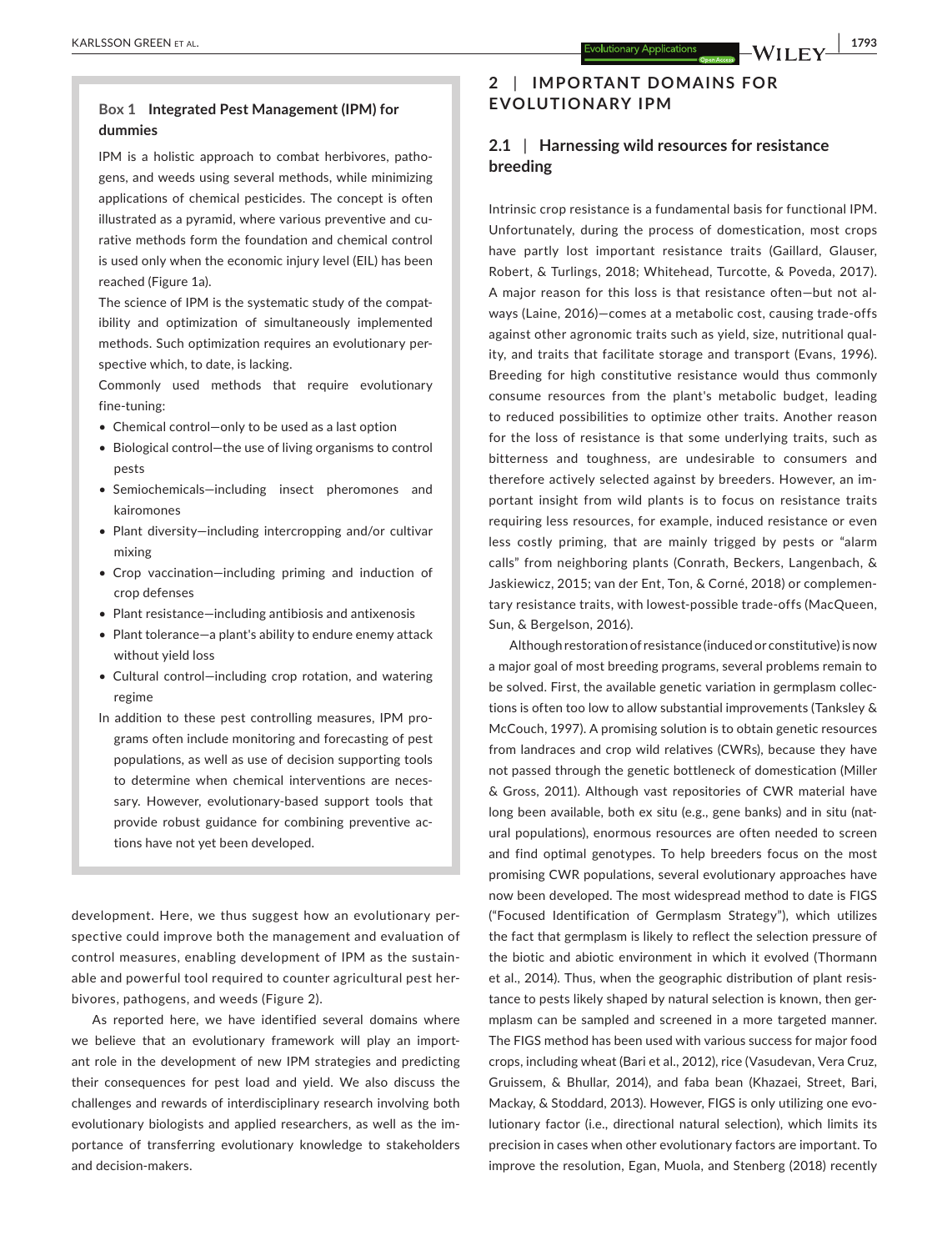

**FIGURE 2** The concept of Evolutionary Integrated Pest Management as presented in the current paper. Implementation of Evolutionary IPM is dependent on research in several domains to develop new approaches for pest management, integrating these methods and evaluating their pest control efficiency as well as evolutionary consequences (green layer). Implementation is also based on social and economic aspects (peach layer), such as a common understanding across disciplines and research funding for interdisciplinary research. Important when developing and implementing the pest management is to convey the significance of an evolutionary perspective to farmers and decisionmakers, as well as incorporating the economic aspects for farmers of the pest management approach. Together, these aspects will facilitate the implementation of Evolutionary IPM (blue layer), which in turn could spur further research as well as an increased understanding in society of the importance of an evolutionary framework (the vertical arrow). Figure inspired by the Sustainable Development Goals "Wedding Cake" made by Azote Images for Stockholm Resilience Centre and presented by Rockström and Sukhdev at Stockholm EAT Food Forum, 2016.

developed a new method, which in addition to natural selection also includes proxies of genetic drift and gene flow (e.g., landscape isolation and geographic distance between natural populations). The ongoing progress in this area, making wild genetic resources increasingly available to breeding programs, suggests that the current lack of available traits can ultimately be solved.

The process of restoring or transferring "wild" genetic resources to the breeding material is commonly termed "genetic rewilding" or "inverse breeding," and different technologies for achieving this goal come with their own set of challenges. Genetic modification (GM) or gene editing (e.g., through Crispr techniques) can in some cases be used when desired traits are coded by few or single known genes (Fonfara, Richter, Bratovic, Le Rhun, & Charpentier, 2016). GM and gene editing techniques are, however, currently strictly regulated and even prohibited in many countries in Europe and elsewhere strongly limiting their use in those countries. Political policies and regulations tend, however, to change over time and may thus be relaxed in Europe in the foreseeable future. In cases when resistance traits depend on many genes, then GWAS-guided genomic selection and hybridization can be more

suitable (Poland & Rutkoski, 2016) and partly help avoid undesired "wild" traits that affect yield and quality. Although genomic selection can speed up the "rewilding" process of domesticated crops, it still does not offer an easy escape from potential difficulties such as incompatibilities and introduction of undesired traits (Dempewolf et al., 2017).

Despite these difficulties, we are convinced that genetic "rewilding" is one of the most important tools toward functional IPM and argue that "rewilding" programs should be developed for all crops that have lost valuable genetic resources for resistance.

#### **2.2** | **Adding tolerance traits**

Plants' responses to antagonists may include not only resistance, but also tolerance, that is, the ability to restrict the harm or fitness reduction caused by a given pest load (Råberg, Graham, & Read, 2009). Resistance traits in plants impose selective pressures promoting traits in pests that help them to overcome the plant defenses and thus reduce their effectiveness. In contrast, plant tolerance is not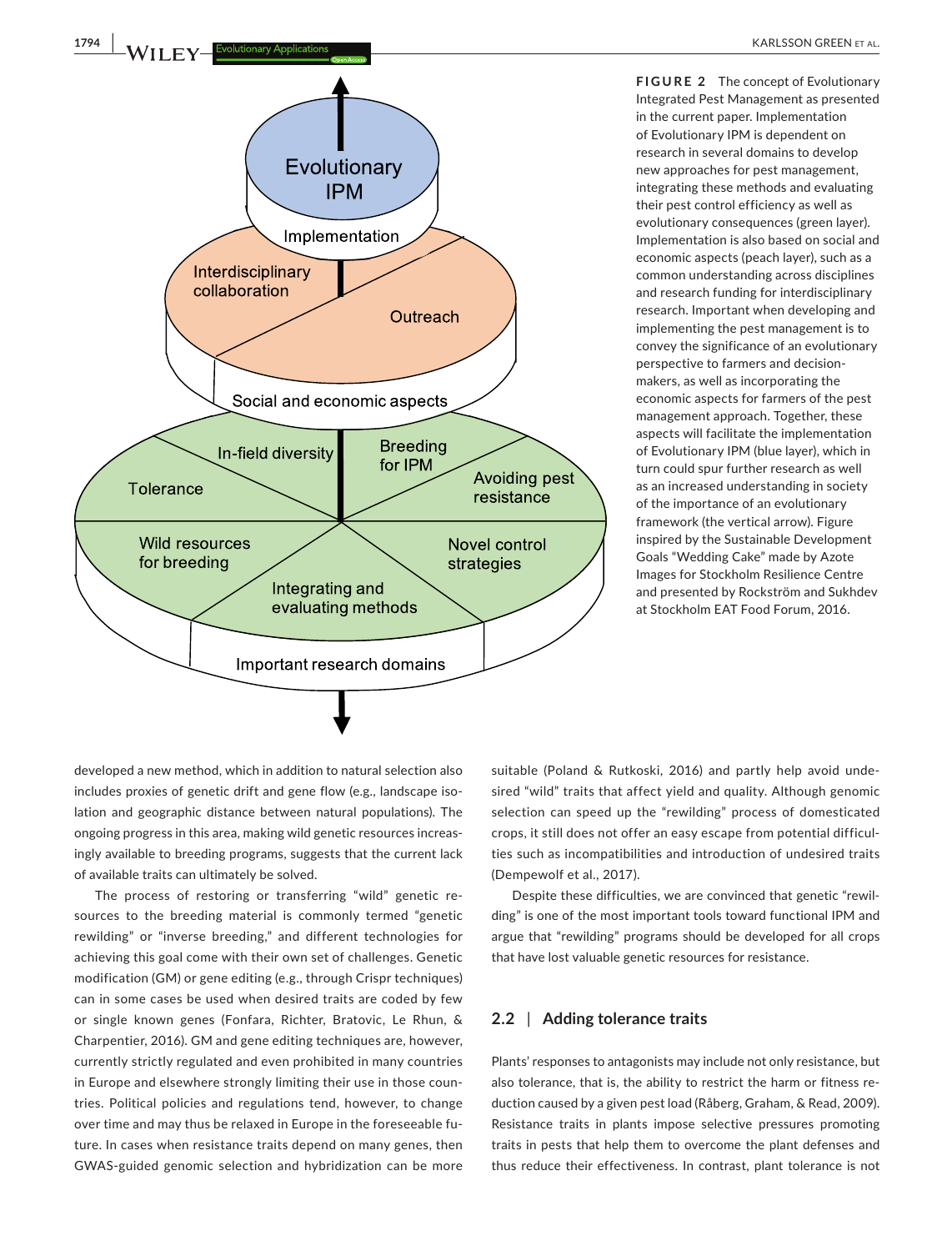

**FIGURE 3** Addressing the risk of resistance development in pests could provide evolutionary-based support for decisions regarding whether to avoid chemical control or not. Because the risk of resistance development increases with the proportion of resistance alleles in the pest population, chemical control should be avoided for high proportions to lower the risk of resistance development. The economic injury level (EIL), that allows for pesticide application, should thus be flexible and also take into account the potential for resistance development to avoid future pest management problems, *f*EIL (future Economic Injury Level). Yellow dotted line = EIL as a fixed threshold for pesticide application. Black line  $=$  threshold for pesticide application depends on proportion of pest resistance (*f*EIL). The curve of *f*EIL does not have to be linear, shown here is a conceptual relationship.

expected to have negative effects on pests' fitness and may therefore avoid selection for counter-adaptations in the pest (Rausher, 2001 but see Vale, Fenton, and Brown, 2014). Increasing tolerance in plants might thus be a more sustainable approach, which does not exacerbate problems in the future through antagonistic evolution of pests (Peterson, Varella, & Higley, 2017).

However, very little is known about the genetic or physiological mechanisms of tolerance or how tolerance against a specific pest will be affected by other plant stresses (Koch, Chapman, Louis, Heng-Moss, & Sarath, 2016; Peterson et al., 2017). In addition, there is a possibility that tolerance may lead to increases in the spread and populations of pests, which has been explored theoretically (Vale et al., 2014), but rarely studied empirically. Studying tolerance also appears to be complicated by inconsistency of definitions (Castro & Simon, 2016). In addition, it may be difficult to quantify tolerance, for which estimates of reaction norms between pest load and yield or fitness for a number of plants of the same genotype are recommended rather than estimates obtained from observations of a single plant (Råberg et al., 2009). Moreover, it may be important to evaluate effects of combining tolerance and resistance, as it is argued that natural selection should favor either high levels of either

defense strategy or intermediate levels of both (Fornoni, Nunez-Farfan, Valverde, & Rausher, 2004). Thus, to maximize the potential for using tolerance in pest management, there are several opportunities for evolutionary biologists and ecologists to contribute their expertise.

# **2.3** | **In-field diversity: increasing genetic diversity in space and time**

Genetic diversity is not only needed to optimize traits of individual crop plants, but can also be utilized spatially to optimize intra- and interspecific plant diversity within fields. Unfortunately, intensive monocultures of crop species and genotypes (cultivars) are common features of modern agriculture and they exert strong directional selection on pests to overcome control measures. Increasing plant diversity in agricultural landscapes, for instance by cultivar mixing or intercropping, will shift directional selection for particular classes or genotypes of pests with the highest fitness to diversifying selection for pest polymorphisms (Karasov et al., 2018; Zhan et al., 2014), thereby extending the efficiency and durability of existing control methods. Such evolutionary effects on pests may, however, depend on whether specialization incur costs on them, and the efficiency could thus differ between insect pests and pathogens where pathogens often adapt to their hosts through gene-for-gene evolution (Brown & Tellier, 2011). Intercropping may furthermore decrease population size of pests that are specialized on either of the cultivated crops, which could slow down pest evolution.

There are several interesting reports on the ecological and productive benefits of increasing in-field diversity. For example, a recent study showed that growing up to six potato cultivars together in the same field reduced infection by the late blight pathogen *Phytophthora infestans* and increased yield (Yang et al., 2019). Another study found that volatile interactions among barley cultivars reduced aphids' host plant acceptance, and some combinations of cultivars were better at suppressing the aphids than others (Dahlin, Rubene, Glinwood, & Ninkovic, 2018). In push–pull systems, different plant species are intercropped to simultaneously lure pest insects away from the main crop, suppress weed populations, and improve soil fertility. This has been useful in the control of stemborers (Khan, Midega, Hooper, & Pickett, 2016; Midega, Bruce, Pickett, & Khan, 2015), suggesting that it is another strategy to enhance in-field diversity that has interesting ecological benefits for crop protection. A challenge with increasing the spatial genetic diversity may, however, be how to harvest if different plant genotypes differ in growth rate and time when they reach maturity. Such factors should be important to address when breeding for IPM (Section 2.4) but could also be tackled by development of machinery and working procedures at the farms.

Temporal genetic diversity can also be promoted, by altering the plant species or genotypes cultivated in a field through crop or cultivar rotation. Such rotations could have important effects on soilborne pathogens through plant–soil feedback (Mariotte et al., 2018)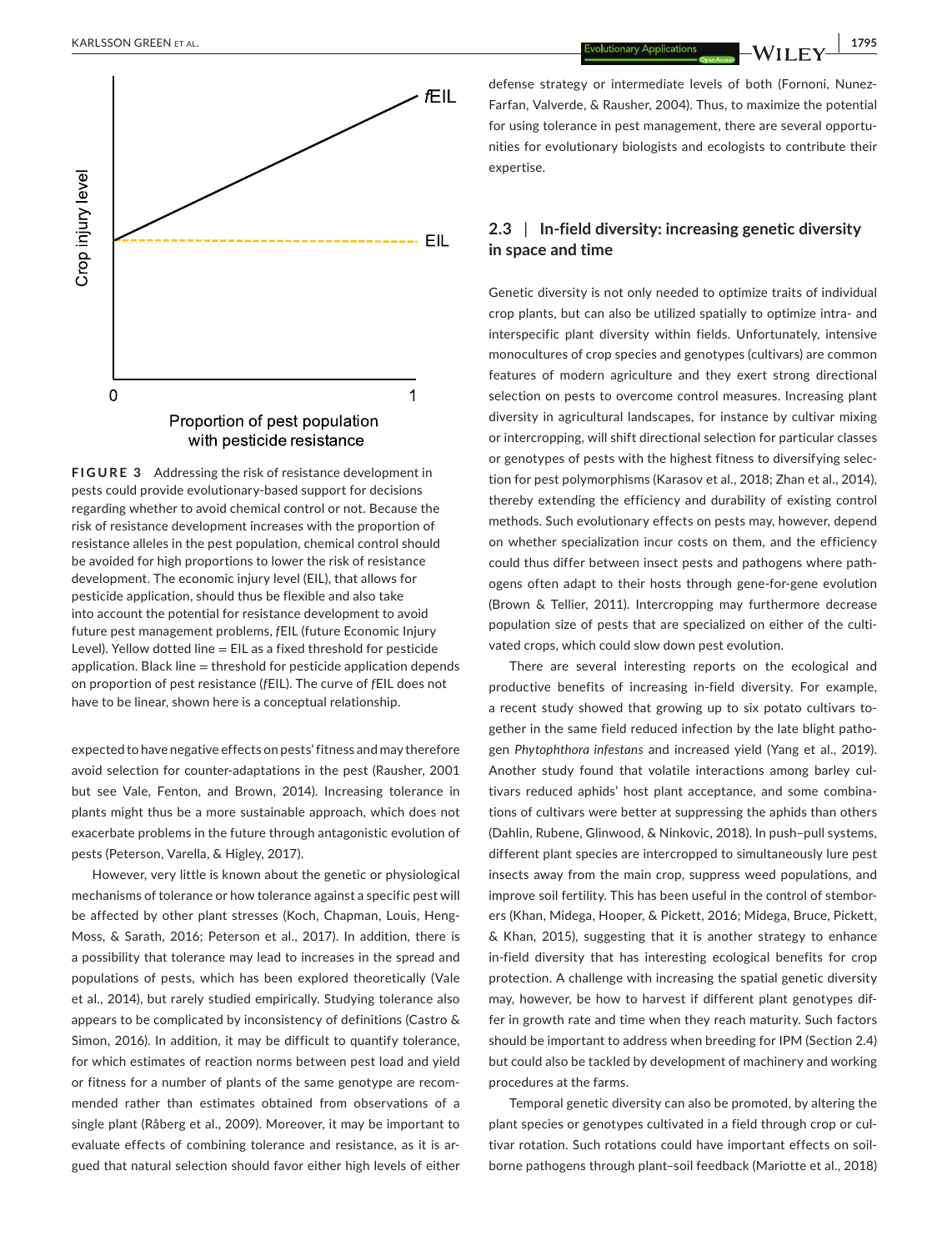and on herbivorous insects that may not be able to move to new fields (Hederström, 2019). Thus, increasing in-field diversity in both space and time may be important for pest management and could also be used to decrease pesticide resistance evolution in pests (Box 2). Although there are numerous studies on the evolutionary effects of fluctuating selection and environmental heterogeneity in the wild (Kerwin et al., 2015; Robinson, Pilkington, Clutton-Brock, Pemberton, & Kruuk, 2008), and although agricultural practices in general impose large evolutionary impact (Turcotte et al., 2017), there are still knowledge gaps on the evolutionary effects of diversifying strategies (see Gould, 1991). Evolutionary ecologists could thus make important contributions by evaluating the selective effects on pests from increased in-field diversity, thereby improving predictions of evolutionary consequences of management regimes incorporating these strategies.

It may also be possible to increase fluctuating selection by varying IPM methods in space and time (see e.g., Box 2 on the use of refugia for resistance management). Different IPM strategies could, for example, be varied both among fields and years to further decrease the risk for pests to develop resistance to control methods. Herein is, however, a challenge that there in reality are a limited number of IPM strategies, and thus, there is a need to develop new control methods (see Section 2.6).

### **2.4** | **New aims for plant breeding**

In the application of IPM, we may have to reconsider current plant breeding programs and shift the objective from solely maximizing yield to multiple goals (Weiner, 2017). We have already mentioned the urgent need to improve genetic diversity in plant tolerance and resistance, but crops required for IPM may also need to thrive in environments that differ from conventional agricultural fields. Crops cultivated under IPM may, for example, be intercropped with companion plants that attract beneficial insects (Quinn, Brainard, & Szendrei, 2017) or improve soil condition (Xiao et al., 2019), and they must be able to co-exist and produce sufficient yields without out-competing each other. It has therefore been argued that we need to breed our crops explicitly for IPM (Lamichhane et al., 2018), for example, by selecting varieties that are adapted to intercropping or the applied plant protection strategies. Breeding for resistance in general requires evolutionary knowledge on host–parasite interactions (Brown, 2015). To breed for IPM, we must furthermore understand, and exploit, the complex intra- and interspecific interactions involving plants within agro-ecosystems. Plants have, for example, capacities to detect nearby neighbors and respond to their presence, identity, or health status by altering growth and reproductive patterns or initiating defense strategies (Kong et al., 2018; Ninkovic, Rensing, Dahlin, & Markovic, 2019). The directions and magnitudes of such responses may depend on the genetic similarities of the component plants (Ehlers & Bilde, 2019). In addition, the low plantgenetic diversity in conventional agricultural fields together with

#### **Box 2 Evolution of Pesticide Resistance**

The first indications of pesticide resistance were reported more than 100 years ago, when Melander (1914) asked "Can insects become resistant to sprays?" following observations that efficiency of sulfur-lime treatment had declined. Since then, numerous cases of pesticide resistance have been detected, commonly within a decade of the introduction of a new substance to the market (Palumbi, 2001), which can lead to substantial costs (Hicks et al., 2018). Despite this pattern, and the very early observation of risks for resistance development, until recently conventional agriculture has focused on developing new toxins to control pests instead of applying them in a manner that reduces the risk of selecting for resistant pests. Evolution of pesticide resistance is affected by genetic variation, strength of selection, and gene flow. The establishment of resistance is a two-step process: emergence of resistance alleles, followed by a selection phase in which resistant mutants spread in pest populations. The risk for resistance evolution could therefore be decreased, for example, by limiting the gene pool through other curative actions before pesticide application or by allowing gene flow from susceptible individuals in untreated areas. This has been utilized in resistance management strategies, by, for example, usage of refugia, that is, untreated areas where susceptible individuals may persist and then spread and mate with resistant individuals to slow down resistance evolution (e.g., Tabashnik & Carriere, 2015). The strength of directional selection could also be decreased by varying or combining pesticides with different chemical bases or modes of action; however, there are indications that this in fact may select for multiresistant species (Hicks et al., 2018). The evolution of resistance is complex and may depend on pesticide dose, whether resistance alleles are dominant or recessive, whether or not refugia are available and the size of them, and ecological factors (Carrière, Crickmore, & Tabashnik, 2015; Gressel, 2009; Haridas & Tenhumberg, 2018; Mikaberidze, Paveley, Bonhoeffer, & van den Bosch, 2017; Takahashi, Yamanaka, Sudo, & Andow, 2017). However, companies producing pesticides still often recommend high doses at all times (Lindell, 2017). This may conflict with advice researchers and decision-makers give to growers (Lindell, 2017) and lead to adverse use of pesticides that continues to increase risks for resistance evolution.

current breeding strategies may have induced the development of selection pressures that differ from those that commonly occur in nature. For example, crop traits may have been modified by group selection (Zhu, Weiner, Yu, & Li, 2019) and incorporation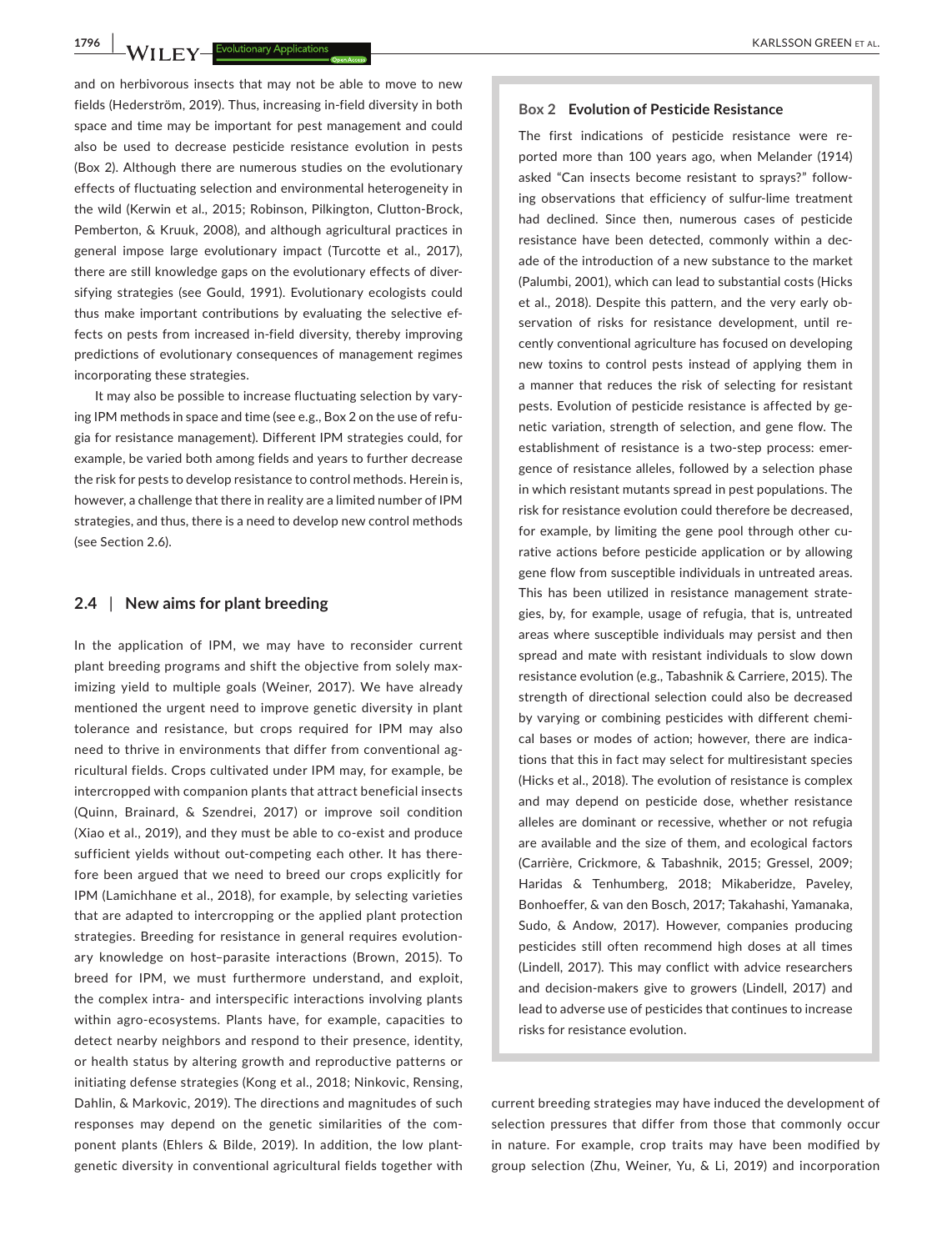of group selection in breeding schemes has been suggested to enhance altruism and cooperation in crops (Murphy, Swanton, Van Acker, & Dudley, 2017; Weiner, 2019). Deeper understanding of plant–plant interactions within and among species, including competition, plant communication, kin-selection, and even group selection, may thus be important when designing experiments and selecting crop varieties that are best suited for IPM.

Agriculture is also facing new challenges associated with climate change (Schmidhuber & Tubiello, 2007), which will not only alter abiotic conditions for crops but may also lead to the emergence of new and invasive pests. Furthermore, stress due to change in abiotic conditions may affect plants' responses to current pests (Atkinson & Urwin, 2012). To meet these challenges, agriculture must be flexible and, for example, crops that tolerate varying conditions may be needed. Phenotypic plasticity**—**the responsiveness of a given genotype to environmental contexts (West-Eberhard, 2003)**—**could be a heritable trait in itself and thus selected for in breeding programs. Although selecting for plasticity may be difficult, exploiting evolutionary research on phenotypic plasticity and breeding plants with higher degrees of plasticity, for example in response to drought or pests, might therefore be an effective strategy to increase agricultural systems' resilience in a sustainable fashion (Mangin et al., 2017; Marin-de la Rosa et al., 2019). Furthermore, epigenetic mechanisms that mediate heritable environmentally induced changes in gene expression could also be exploited by breeders to increase crops' plasticity (Gallusci et al., 2017).

Breeding for IPM and for an unpredictable future may be challenging. For example, to understand the consequences of breeding for plasticity in different traits simultaneously will require knowledge of correlational selection, pleiotropic effects, and costs of plasticity. In addition, it is crucial to understand and, if possible, mitigate the potential negative trade-offs between, for example, plant resistance and yield, or how the phenotypic variation in crop traits of importance for consumers (e.g., color, size, and taste) is affected by increased plasticity. In some instances, it may be more feasible to utilize genes from CWR's (Section 2.1) than to breed for new varieties. However, with quantitative genetics we may also draw conclusions from CWR's on the underlying genetic architecture of important traits and how plant resistance, reproduction, and stress tolerance vary and covary. Such understanding could inform breeders on possible constraints and trade-offs that may aid breeding programs.

# **2.5** | **Avoiding pest resistance to chemical control and other IPM methods**

Better evolutionary understanding of the development of pest resistance to pesticides or other control measures may have important implications for resistance risk assessment and management, such as the potential for evolutionary-based decision support also taking long-term benefits into account (Figure 3). For example, fungicide resistance commonly evolves from de novo mutations

in target site-encoding genes, while standing genetic variation, in combination with de novo mutations, is usually responsible for evolution of insecticide resistance (Hawkins, Bass, Dixon, & Neve, 2019). Knowledge of this difference is important for resistance risk assessment and understanding of variation among pest taxa in both potential for, and mechanisms of, evolution of pesticide resistance. For example, insects (especially generalist species) may have high adaptive capacities to develop pesticide resistance as they already have mechanisms for metabolizing or detoxifying diverse plant chemicals (Hardy, Peterson, Ross, & Rosenheim, 2018), although this pattern also may depend on other factors (Dermauw, Pym, Bass, Van Leeuwen, & Feyereisen, 2018). Thus, application of an evolutionary perspective may improve understanding of taxa that are likely to develop pesticide resistance, types of pesticides that may be most and least persistently potent, and conditions in which pesticides should not be used, even if the EIL is reached. However, resistance may not only evolve in response to synthetic pesticides but to *any* control measure. For example, pest resistance has developed to insecticides expressed by *Bacillus thuringiensis* (Bt) genes in transgenic "Bt crops" (Gassmann, Shrestha, Kropf, St Clair, & Brenizer, 2019; Janmaat & Myers, 2003) and to biological control (Tomasetto, Tylianakis, Reale, Wratten, & Goldson, 2017). Similarly, pests would naturally be under selective pressure to adapt to resistance mechanisms bestowed by incorporating genes from CWRs into crop plants. Hence, it is important to assess the potential evolutionary adaptation of pests to all kinds of control measures, not only pesticides.

Resistance development is an evolutionary process and should be countered with evolutionary knowledge. There are several possibilities for resistance management following evolutionary principles. For example, the use of refugia or pesticide variation (Box 2) takes advantage of gene flow and fluctuating selection to retard resistance development. Other control measures may also be used before pesticide applications to decrease the genetic variation in pests that could respond to selection (Palumbi, 2001). To some extent, these efforts have been successful; however, there are also studies showing that resistance may evolve despite resistance management (Alyokhin, Baker, Mota-Sanchez, Dively, & Grafius, 2008; Haridas & Tenhumberg, 2018; Hicks et al., 2018; Tabashnik & Carriere, 2015, 2017). This may be due to that cross-resistance readily evolves to similar classes of pesticides (Liang, Gao, & Zheng, 2003; Sauphanor & Bouvier, 1995; Yu & Powles, 2014) or that resistance often is caused by polygenic metabolic resistance which could detoxify several different pesticides (Haridas & Tenhumberg, 2018). To develop optimal resistance management, more knowledge is thus needed on the mechanisms behind resistance and the genetic underpinnings. For example, initially resistance was considered to be caused by monogenic resistance alleles, while the importance of polygenic resistance is now increasingly highlighted (Busi, Neve, & Powles, 2013; Haridas & Tenhumberg, 2018). In addition, there may be different genetic mechanisms within a species that causes resistance against the same toxins (Van Etten, Lee, Chang, & Baucom, 2020). There is thus a need to investigate both the resistance variation in nature and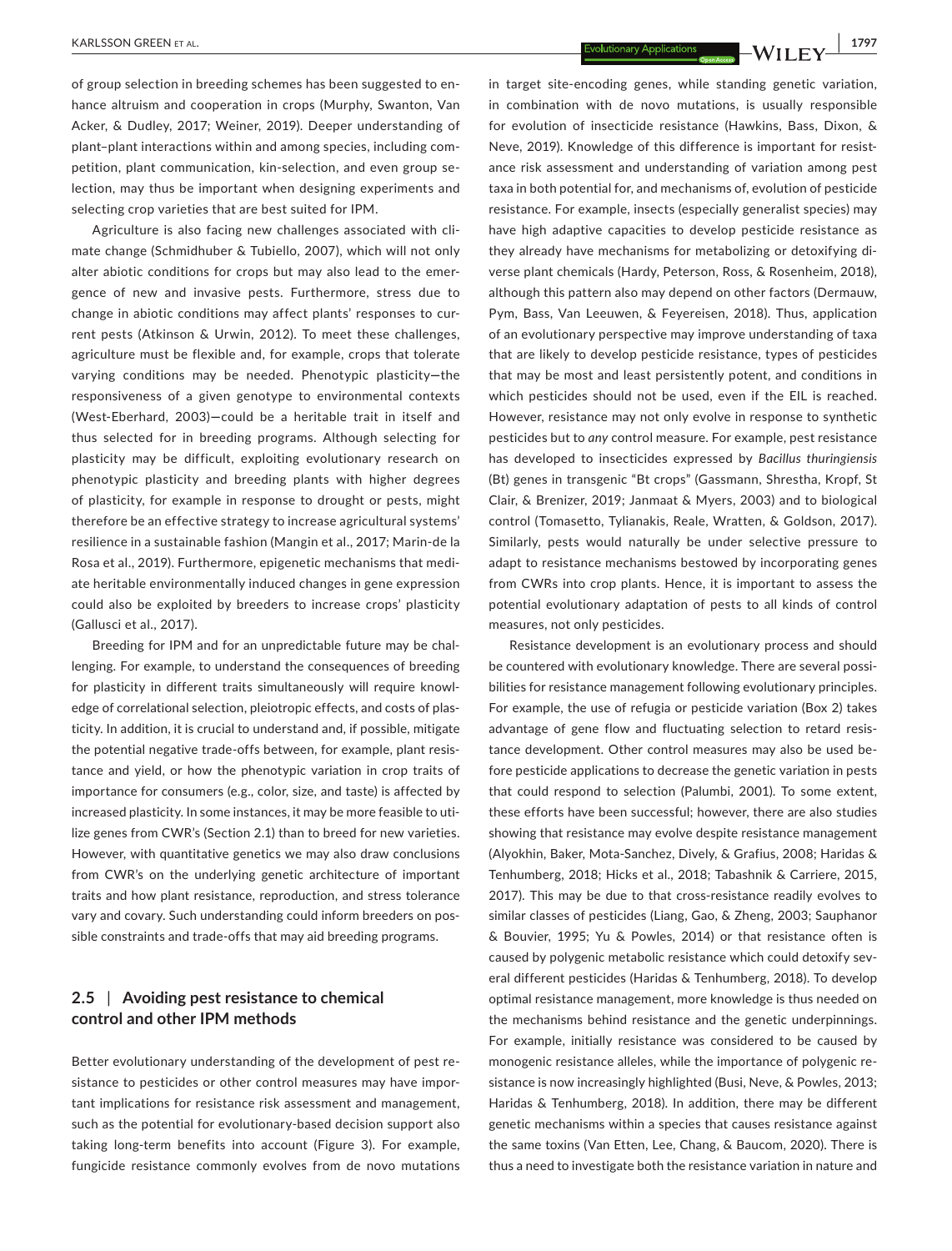**1798 MAIL EVALUATE CONSERVERS ET AL. ARRESSON GREEN ET AL. ARRESSON GREEN ET AL.** 

the evolutionary response of such polygenic resistance to resistance management.

To predict risks for pests developing resistance to specific control measures, knowledge of pests' resistance-related genetic variation and early detection of resistant mutants are important. As monitoring of pest populations is an important step toward deciding upon control strategies within IPM, we advocate development of fast, accurate methods for monitoring resistance alleles within pest populations to enable rapid deployment of optimal control strategies in Evolutionary IPM (Figure 2). With the rapid progress in molecular techniques, future farmers could perhaps send pest samples for resistance screening to enable them to take appropriate informed decisions about the most suitable control methods for their particular fields. Such management will, however, be most feasible for monogenic resistance alleles. Thus, it is necessary to assess the genetic basis of resistance, as well as how this varies between populations, before in-field monitoring of resistance frequencies is enabled.

#### **2.6** | **Developing novel control strategies**

For effective IPM, there are strong needs to develop novel, sustainable control methods. For this, knowledge from several evolutionary research areas could be exploited. One established approach to control pest insects sustainably in IPM strategies is mating disruption (Witzgall, Kirsch, & Cork, 2010), that is, reducing pests' mating frequencies by spreading sex pheromones that affect their localization of mates. Further exploitation of extensive behavioral, genetic, and ecological research on mating and sexual selection may provide various novel paths to explore to reduce pests' fitness, for example use of sex conversion genes to create all-male insect populations (KaramiNejadRanjbar et al., 2018). Furthermore, it was recently shown that mating variation in targeted insect populations should be considered during pesticide application, since sexual selection could increase rates of resistance development (Jacomb et al., 2016). Sexual selection in pathogenic fungi and oomycetes might also warrant consideration (Beekman, Nieuwenhuis, Ortiz-Barrientos, & Evans, 2016). For example, it has been suggested that effectors, small proteins secreted by pathogens that play important roles in infection processes, may have other functions, such as influencing interactions with other microbes and manipulating the host microbiome (Snelders, et al., 2020). As effectors could influence interactions within the same species, they might also be sexually selected.

Another interesting approach stems from advances in our understanding of microbe–plant–insect interactions. Microbial communities associated with plants can promote nutrient uptake, growth, and host resistance to pathogens (Finkel, Castrillo, Paredes, Gonzalez, & Dangl, 2017) and herbivores (Jaber, Araj, & Qasem, 2018). Thus, high diversity of plant microbiota may be an important element of the plant defense system (Hacquard, Spaepen, Garrido-Oter, & Schulze-Lefert, 2017). From an evolutionary perspective, it can be expected that microbes would be selected for a high competitive ability and

that positive effects on their hosts are side-effects, while the host would be selected to exert control over the microbiota (Foster, Chluter, Oyte, & Rakoff-Nahoum, 2017; Snelders et al., 2020). Learning about how plants can maximize their fitness by constructing and maintaining their microbiome could be important for disease control, for example, by treatments with beneficial microbiota or plant breeding on the capacity to control the microbiota (Pascale, Proietti, Pantelides, & Stringlis, 2020). Moreover, better understanding of the connections between plant innate immunity and the plant microbiome may help to improve the efficacy of biological control agents, which is often highly variable in field conditions, for example, they may reduce targeted crop disease by 4%–90% according to Walters, Ratsep, and Havis (2013).

Use of living biological control agents to limit populations of pests and the damage they cause is not a novel approach, but evolutionary research could help to maintain and improve its efficiency and evolutionary sustainability (Gould, 1991). Since such agents are living organisms, they may evolve in response to the breeding regime or laboratory conditions that they are reared in (Kruitwagen, Beukeboom, & Wertheim, 2018). Hence, they could develop traits that may negatively affect introduction of them in the wild or interactions with the pest that they target (Tayeh et al., 2012). With an evolutionary-based framework, inbreeding or mal-adaptations of the biocontrol agents could be minimized or selected against before release in the field. In addition, pests may adapt and evolve resistance to biocontrol organisms (Heckel et al., 2007). Breeding of biocontrol agents should thus allow selection for traits that are efficient against the natural variation of defense traits that are present in the targeted pests. Research on the interaction between biocontrol organisms and their preys (see Nygren et al., 2018) will thus be crucial to understand which genes and traits that are important to target in breeding efforts. Breeding of biocontrol organisms may also be integrated with plant breeding, to develop plant varieties that have a synergetic effects on biocontrol (e.g., volatiles that attract the predators) and to breed biocontrol organisms that are well-adapted to the crop that they should protect (Bottrell, Barbosa, & Gould, 1998; Dotson et al., 2018).

# **2.7** | **Integrating methods and evaluating combined control effects**

To ascertain that a pest management strategy is truly effective and does not lead to resistance development in pest populations, it is necessary to evaluate its possible evolutionary consequences. For example, a common strategy today to avoid or retard evolution of pesticide resistance is to diversify the pesticides used by applying them in rotating schemes or in mixtures (Brent, 2007). However, a recent paper based on long-term empirical data showed that such pesticide diversification does not necessarily reduce the likelihood of resistance development in pest populations (Hicks et al., 2018), indicating a need to thoroughly investigate evolutionary consequences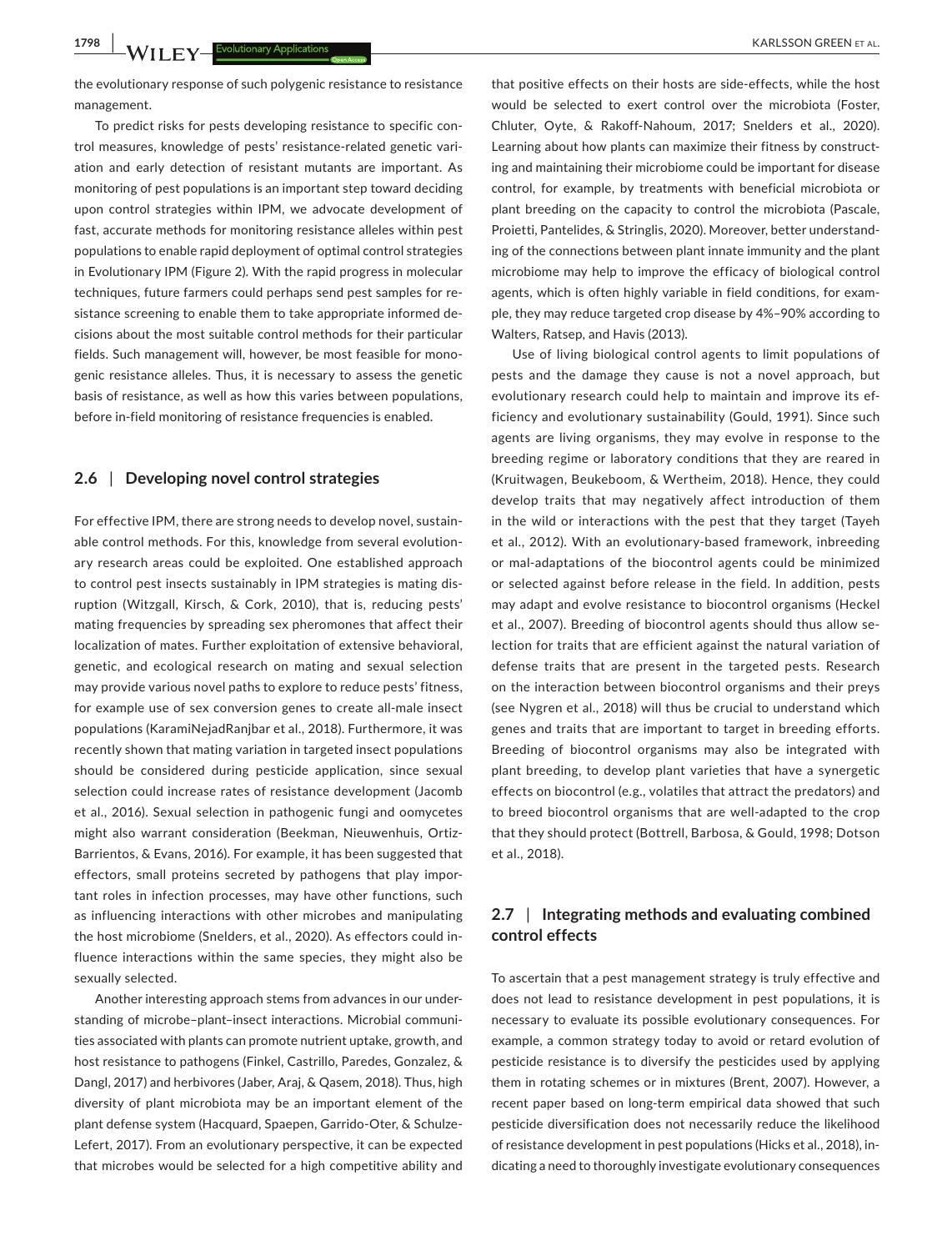of management strategies that at first may seem likely to decrease resistance development.

A cornerstone of IPM is the integration of several different control measures. It may be less likely that pests evolve resistance to multiple control methods, targeting various aspects of their biology, than to evolve resistance to multiple pesticides (see Liu et al., 2014). However, there are clear needs to assess the combined effectiveness, evolutionary consequences, and the optimal intensity of each control measure within IPM. For this, evolutionary modeling will be a powerful tool, which can play key roles in formulation of optimal IPM programs and maximization of their efficiency. For example, modeling has already been widely used to explore resistance evolution of pests (Bourguet et al., 2010; Stratonovitch, Elias, Denholm, Slater, & Semenov, 2014) and fine-tuning resistance management strategies (Haridas & Tenhumberg, 2018). Theoretical modeling may also be useful to predict the spread and establishment of emerging pests and to explore the potential of different crop genotypes in IPM under varying agricultural conditions. Modeling efforts may also incorporate ecological and economic factors, to address pest population growth and economic damage (Menegat, Jack, & Gerhards, 2017). Preferably, pest management should be designed to keep the populations below EIL to avoid severe short-term economic yield losses, but also take into consideration future possibilities for continued use of effective pesticides when needed (e.g., instead using future EIL, *f*EIL, by including risks of resistance evolution, Figure 3).

To assess the evolutionary consequences of integrated control methods, it is furthermore important to understand how traits, and the underlying genetics, in different species (e.g., crop, pest and biocontrol organism) will respond to selection. However, knowledge about the underlying genetics and evolutionary potential of traits of importance for IPM appears to be particularly scarce, for example plant vaccination, plant tolerance, plant–plant competition, and biological control, and thus requires more attention. Evolutionary outcomes can rarely be predicted from observations and experiments at a single time-point but experimental evolution has high capacity to assess effects of selective pressures across generations (Kawecki et al., 2012). The vast experience among evolutionary biologists in performing controlled experimental evolution in the laboratory or in studying contemporary evolution in the wild, should be utilized to develop and refine robust, efficient control methods. For example, because pathogens may develop resistance to biological control organisms, the use of experimental evolution could be valuable for detecting biocontrol strains, or combinations of strains, that have more durable effects on plant pathogens.

# **3** | **INTERDISCIPLINARY COLL ABOR ATION AND OUTREACH**

## **3.1** | **Interdisciplinary collaboration**

We believe that cross-disciplinary efforts involving evolutionary biologists and applied researchers would be synergistic and generate both interesting and useful results. Agricultural research often focuses on mechanisms or interactions among species, but seldom addresses *why* something has evolved or what evolutionary changes current variation may lead to. Thus, it is oriented more toward ecological and short-term effects than toward evolution and long-term effects and would benefit from an evolutionary perspective. Similarly, there may be numerous opportunities for evolutionary ecologists to address fundamental research questions within agricultural contexts. Agricultural landscapes provide spatial patchworks of study sites with controlled selection pressures in terms of pest control, which may be historically recorded for decades, and provide excellent frameworks for evolutionary studies (Baucom, 2019). For example, it has been recently suggested that studying rapid and contemporary evolution, such as development of pesticide resistance, may provide new insights in sexual conflict research (Chapman, 2018).

However, communication between research communities and identification of fruitful contexts for synergistic studies may be challenging, partly due to differences in terminologies and paradigms that may start to form even in undergraduate education. Some examples include yield versus fitness and pest insect versus herbivore, where the former terms are used in agriculture and the latter in evolutionary ecology. These terms have sometimes a similar meaning and sometimes not, for example, fitness  $=$  yield when measured as seed production but not when measured as number of tubers. In fact, breeding for increased yield may also have led to decreased plant fitness (Weiner, 2019). Interdisciplinary collaboration may thus require both creativity to identify knowledge and theories that can be used in cross-disciplinary studies, and ability to translate the knowledge into meaningful ideas for all the researchers involved. To facilitate this, interaction among researchers rooted in multiple disciplines is needed, and we encourage cross-disciplinary meetings and courses on evolutionary agriculture to spur discussion, which in our experience is very rewarding.

#### **3.2** | **Outreach**

In addition to the challenges associated with interdisciplinary communication, conveying the message that an evolutionarily rooted strategy is more sustainable in the long term to decision-makers and farmers could meet several obstacles. A long-term perspective and understanding of future consequences of current small differences in selection pressure or the amount of genetic variation may seem abstract for someone outside the field, especially if crops are being damaged by pests at this very moment. In addition, there will likely be low motivation for farmers to use sustainable pest control and crop varieties with a better fit to IPM if this has a negative impact on yield. For example, intercropped fields could be difficult to manage and harvest due to the variety of plant species. It may also be problematic if researchers, advisers, and companies offer farmers conflicting advice and propose radically different strategies (Box 2). As mentioned here, IPM may require a new way of breeding crops and conceptualization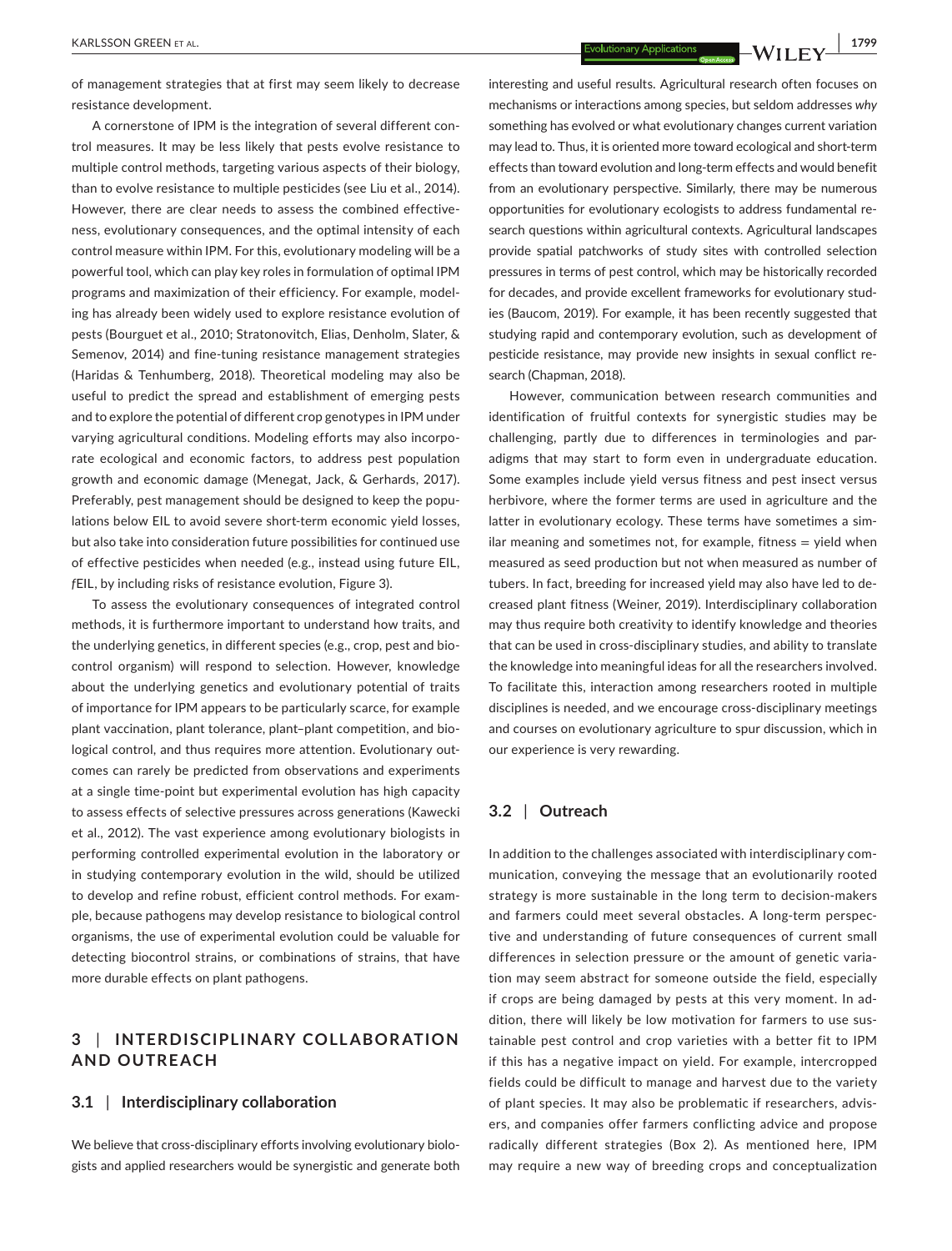of agricultural systems. Better understanding of evolutionary dynamics and how our crops and control methods affect, and are affected by, other selective agents in the system may help to establish the more holistic view of pest management that is required in IPM. Furthermore, to ensure that we do not develop control methods that lead to problematic counter-adaptations in pests, as evolutionary researchers we must clearly convey the importance of taking evolution into account. We thus emphasize the need for evolutionary ecologists to engage in outreach activities and identify value-laden words and arguments that attract the attention of practitioners and decision-makers.

It is essential to bear in mind that if the farmer's yield is severely affected, there may be little motivation to adhere to sustainable and evolution smart management. It is thus important to assess whether trade-offs between yield and a higher degree of plant resistance actually leads to a lower yield for the farmer following pest outbreaks. Research has for example shown that there could be only small differences on yield between pesticide treatment and sustainable management when estimating the losses over years (Wiik & Rosenqvist, 2010). Other consequences following Evolutionary IPM, for example, an increased phenotypic variation in fruits and vegetables which may make crops less attractive at the market, could be mitigated by information to consumers. Awareness by consumers of the advantages of these crops may lead to changed attitudes and acceptance also of vegetables and fruits that differ from the norm.

# **4** | **CONCLUSIONS**

We suggest that Evolutionary IPM is the most promising approach for developing efficient pest control with long-term sustainability (Box 3). Insights from theoretical modeling, experimental evolution, and selection studies in the wild will improve agricultural capacities to improve pest management and foresee future consequences of today's control methods. Improving predictive abilities will help the agricultural sector to avoid measures that may eventually lead to worse problems or uncontrollable situations. Thus, we recommend and strongly hope that decision-makers heed lessons from conventional pest management and resistance development in pests and actively advocate evaluation of evolutionary consequences in the development of new control methods.

# **5** | **GLOSSARY**

Antibiosis: defense that is detrimental for a pest (or other organism).

Antixenosis: defense that deters pests (or other organisms) by affecting their behavior.

Auditory and optic control: pest repellence using noisemakers and visual repellents.

Biologicals: pesticides produced by naturally occurring compounds from living organisms.

#### **Box 3 Challenges and our suggestions for Evolutionary IPM**

Challenges:

- The effects of evolutionary-based management on yield is not known
- The potential for resistance development to combined control methods lacks information
- Several areas that could be used to develop new control methods lack knowledge, for example, plant tolerance
- The willingness to apply evolutionary-based management may be low among farmers

Policy suggestions:

- An evolutionary perspective should be systematically integrated into IPM, and the evolutionary consequences of pest management strategies, alone or combined, should be evaluated
- Funding should be devoted to fundamental research on the evolutionary ecology of pest management, which could be subsequently translated into applications
- Evolutionary theory and perspectives should be incorporated into higher level agriculture, horticulture, and forestry education
- Evolutionary researchers should actively engage in outreach and interdisciplinary efforts to disseminate the need for evolutionary competence and approaches in plant protection

Research suggestions:

- Various fields of evolutionary biology and ecology should be surveyed to find aspects to exploit in the development of new crop protections strategies that could be implemented in IPM
- Rewilding programs based on evolutionary approaches should be developed for crops that lack genetic variation for resistance
- The potential for increasing pest tolerance in crops should be explored
- The selection pressures and evolutionary consequences of ecological strategies to increase in-field diversity in space and time should be investigated
- An evo-eco perspective should be taken into account to breed plants that are adapted for IPM
- Control measures should be developed and applied in an evolutionarily informed manner to decrease risks for resistance development
- The efficiency of IPM should be evaluated through evolutionary modeling and experimental evolution

Bt crops: genetically modified plants that produce insecticidal proteins encoded by genes obtained from the bacterium *Bacillus thuringiensis*.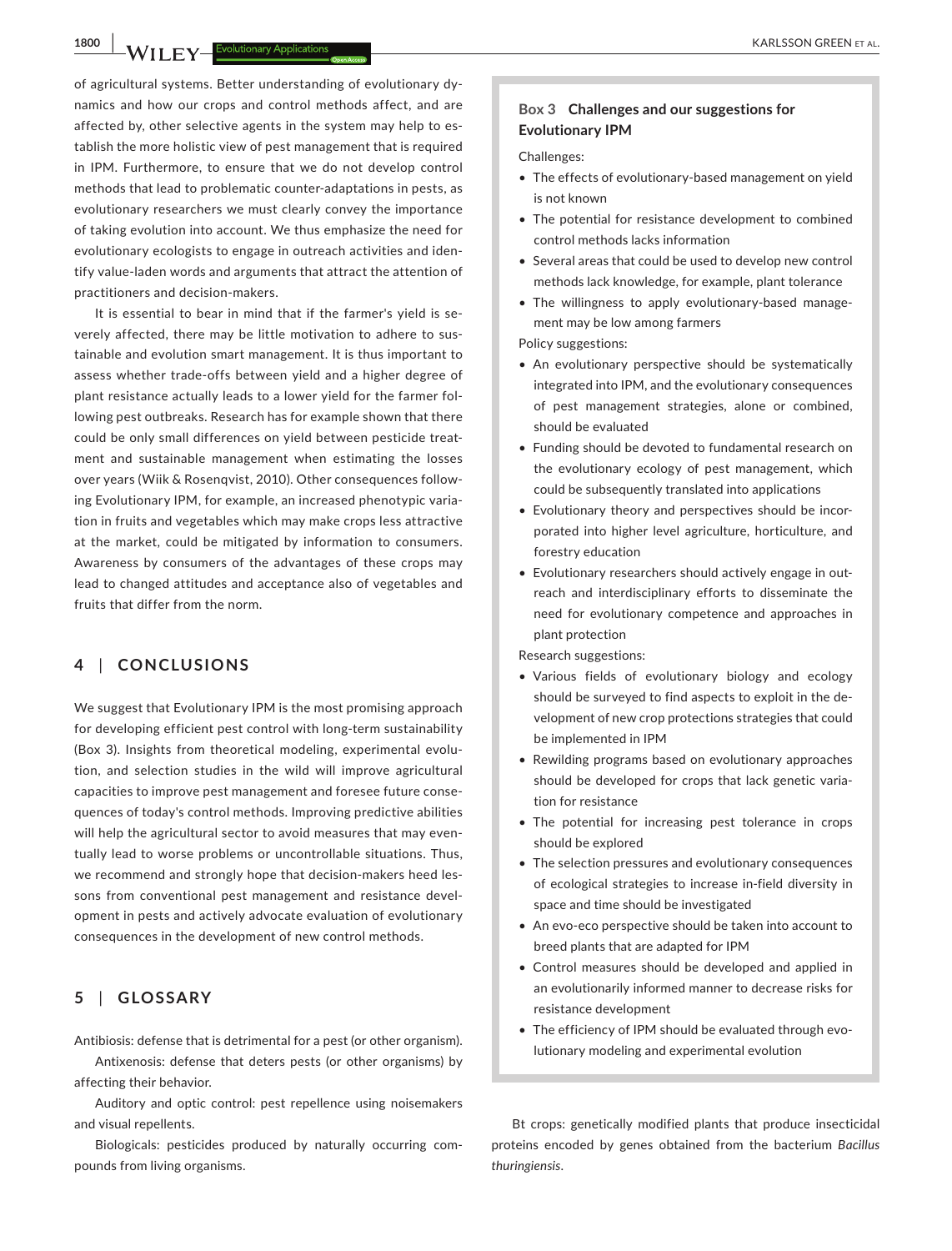Cross-resistance: resistance to several pesticides due to a common resistance mechanism.

Cultural control: agronomic practices, including crop rotation, timing of sowing and harvesting, and intercropping, and optimization of irrigation and fertilization to reduce pest growth.

Curative actions: actions to eradicate pests and remedy their effects, in contrast to preventive actions, which are taken before pests attack.

Dose dependency: strength of selection that depends on the applied dose of a pesticide.

Economic injury level (EIL): the smallest amount of injury that will cause yield loss equal to pest management costs.

Evolutionary IPM: the integration of evolutionary theory into the development and evaluation of integrated pest control strategies.

*f*EIL: future economic injury level, a threshold based on both injury levels and resistance level in the pest population—see Figure 3.

Genetic rewilding: restoration or transfer of plant resistance (or other traits) to modern breeding material using genetic resources in crop wild relatives, land races, or wild populations of a cultivated plant species.

IPM: Integrated Pest Management—see Box 1.

Modes of action: how a pesticide affects the targeted pest.

Pests: here, herbivores, pathogens, and weeds.

Phenotypic plasticity: differential phenotypic expression of a given genotype depending on the environment.

Physical and mechanical control: modification of, for example, physical barriers and mechanical force or manual labor to remove, exclude, kill, or disarm pests.

Resistance evolution: see Box 2.

Sexual selection: variation in mating success depending on between-sex mate choice and within-sex competition for mates.

Wicked problem: a complex problem that is exceptionally difficult (or impossible) to solve due to interacting and changing uncertainties and competing interests.

Crop wild relatives: wild plant species that are closely related to a domesticated crop. They are repositories of genetic variation for breeding improved crop varieties.

Yield loss: the difference between expected and obtained yield.

#### **KEYWORDS**

biological control, crop wild relatives, economic injury level, evolutionary application, evolutionary integrated pest management, pesticide resistance, plant resistance, plant tolerance

### **ACKNOWLEDGEMENTS**

We are grateful to Erland Liljeroth, Anne Muola, Jiasui Zhan, and two anonymous reviewers for constructive comments on previous drafts of this paper.

#### **CONFLICT OF INTEREST**

None declared.

#### **DATA AVAILABILITY STATEMENT**

Data sharing not applicable—no new data generated.

## **DATA AVAILABILITY STATEMENT**

Data sharing not applicable—no new data generated.

Kristina Karlsson Gree[n](https://orcid.org/0000-0002-1820-2036) Johan A. Stenber[g](https://orcid.org/0000-0003-0468-799X)<sup>D</sup>  $Å$ sa La[n](https://orcid.org/0000-0002-0850-4081)kinen $\Box$ 

*Department of Plant Protection Biology, Swedish University of Agricultural Sciences, Alnarp, Sweden*

#### **Correspondence**

Kristina Karlsson Green, Department of Plant Protection Biology, Swedish University of Agricultural Sciences, Box 102, SE-230 53 Alnarp, Sweden. Email: [kristina.karlsson.green@slu.se](mailto:kristina.karlsson.green@slu.se)

# **ORCID**

*Kristina Karlsson [Green](https://orcid.org/0000-0003-0468-799X)* <https://orcid.org/0000-0002-1820-2036> *Johan A. Ste[nberg](https://orcid.org/0000-0002-0850-4081)* <https://orcid.org/0000-0003-0468-799X> *Åsa Lankinen* <https://orcid.org/0000-0002-0850-4081>

#### **REFERENCES**

- Alyokhin, A., Baker, M., Mota-Sanchez, D., Dively, G., & Grafius, E. (2008). Colorado potato beetle resistance to insecticides. *American Journal of Potato Research*, *85*(6), 395–413. [https://doi.org/10.1007/](https://doi.org/10.1007/s12230-008-9052-0) [s12230-008-9052-0](https://doi.org/10.1007/s12230-008-9052-0)
- Atkinson, N. J., & Urwin, P. E. (2012). The interaction of plant biotic and abiotic stresses: From genes to the field. *Journal of Experimental Botany*, *63*(10), 3523–3543.<https://doi.org/10.1093/jxb/ers100>
- Bari, A., Street, K., Mackay, M., Endresen, D. T. F., De Pauw, E., & Amri, A. (2012). Focused identification of germplasm strategy (FIGS) detects wheat stem rust resistance linked to environmental variables. *Genetic Resources and Crop Evolution*, *59*(7), 1465–1481. [https://doi.](https://doi.org/10.1007/s10722-011-9775-5) [org/10.1007/s10722-011-9775-5](https://doi.org/10.1007/s10722-011-9775-5)
- Barzman, M., Barberi, P., Birch, A. N. E., Boonekamp, P., Dachbrodt-Saaydeh, S., Graf, B., … Sattin, M. (2015). Eight principles of integrated pest management. *Agronomy for Sustainable Development*, *35*(4), 1199–1215.<https://doi.org/10.1007/s13593-015-0327-9>
- Bass, C., Denholm, I., Williamson, M. S., & Nauen, R. (2015). The global status of insect resistance to neonicotinoid insecticides. *Pesticide Biochemistry and Physiology*, *121*, 78–87. [https://doi.org/10.1016/j.](https://doi.org/10.1016/j.pestbp.2015.04.004) [pestbp.2015.04.004](https://doi.org/10.1016/j.pestbp.2015.04.004)
- Baucom, R. S. (2019). Evolutionary and ecological insights from herbicide-resistant weeds: What have we learned about plant adaptation, and what is left to uncover? *New Phytologist*, *223*(1), 68–82. [https://](https://doi.org/10.1111/nph.15723) [doi.org/10.1111/nph.15723](https://doi.org/10.1111/nph.15723)
- Beekman, M., Nieuwenhuis, B., Ortiz-Barrientos, D., & Evans, J. P. (2016). Sexual selection in hermaphrodites, sperm and broadcast spawners, plants and fungi. *Philosophical Transactions of the Royal Society B-Biological Sciences*, *371*(1706), 20150541. [https://doi.org/10.1098/](https://doi.org/10.1098/rstb.2015.0541) [rstb.2015.0541](https://doi.org/10.1098/rstb.2015.0541)
- Bottrell, D. G., Barbosa, P., & Gould, F. (1998). Manipulating natural enemies by plant variety selection and modification: A realistic strategy? *Annual Review of Entomology*, *43*, 347–367. [https://doi.org/10.1146/](https://doi.org/10.1146/annurev.ento.43.1.347) [annurev.ento.43.1.347](https://doi.org/10.1146/annurev.ento.43.1.347)
- Bourguet, D., Delmotte, F., Franck, P., Guillemaud, T., Reboud, X., Vacher, C. … Consortium, R. E. X. (2010). The skill and style to model the evolution of resistance to pesticides and drugs. *Evolutionary Applications*, *3*(4), 375–390. [https://doi.](https://doi.org/10.1111/j.1752-4571.2010.00124.x) [org/10.1111/j.1752-4571.2010.00124.x](https://doi.org/10.1111/j.1752-4571.2010.00124.x)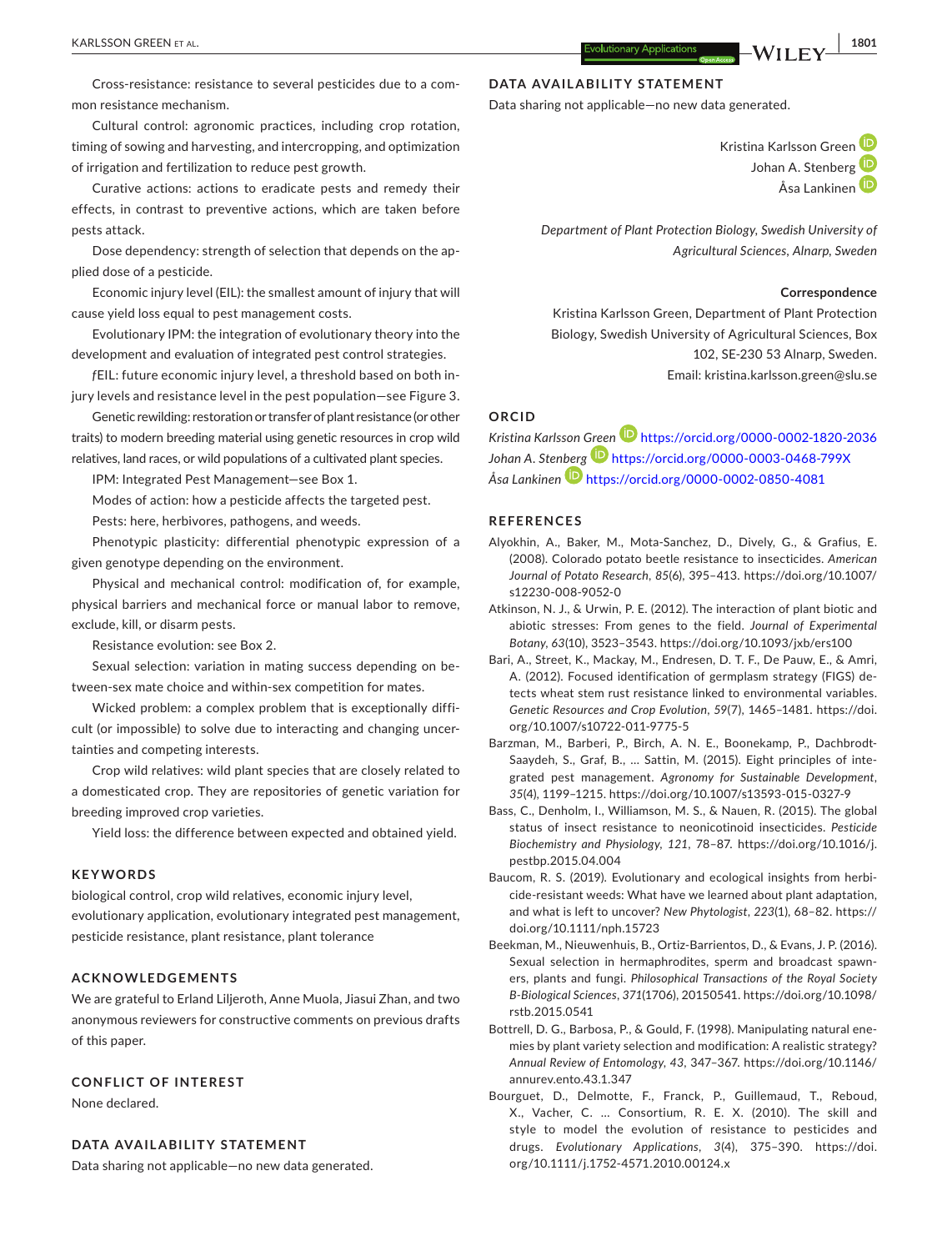**1802 |**  KARLSSON GREEN et al.

- Brent, K. J. H. D. W. (2007). *Fungicide resistance in crop pathogens: How can it be managed* (2nd ed.). Belgium, Brussels: Fungicide Resistance Action Committee.
- Brown, J. K. M. (2015). Durable resistance of crops to disease: A Darwinian perspective. *Annual Review of Phytopathology*, *53*(1), 513– 539. <https://doi.org/10.1146/annurev-phyto-102313-045914>
- Brown, J. K. M., & Tellier, A. (2011). Plant-parasite coevolution: Bridging the gap between genetics and ecology. *Annual Review of Phytopathology*, *49*, 345–367. [https://doi.org/10.1146/annurev](https://doi.org/10.1146/annurev-phyto-072910-095301)[phyto-072910-095301](https://doi.org/10.1146/annurev-phyto-072910-095301)
- Busi, R., Neve, P., & Powles, S. (2013). Evolved polygenic herbicide resistance in *Lolium rigidum* by low-dose herbicide selection within standing genetic variation. *Evolutionary Applications*, *6*(2), 231–242. <https://doi.org/10.1111/j.1752-4571.2012.00282.x>
- Carrière, Y., Crickmore, N., & Tabashnik, B. E. (2015). Optimizing pyramided transgenic Bt crops for sustainable pest management. *Nature Biotechnology*, *33*(2), 161–168.<https://doi.org/10.1038/nbt.3099>
- Castro, A. C., & Simon, M. R. (2016). Effect of tolerance to *Septoria tritici* blotch on grain yield, yield components and grain quality in Argentinean wheat cultivars. *Crop Protection*, *90*, 66–76. [https://doi.](https://doi.org/10.1016/j.cropro.2016.08.015) [org/10.1016/j.cropro.2016.08.015](https://doi.org/10.1016/j.cropro.2016.08.015)
- Catullo, R. A., Llewelyn, J., Phillips, B., & Moritz, C. C. (2019). The potential for rapid evolution under anthropogenic climate change. *Current Biology*, *29*(19), R996–R1007. [https://doi.org/10.1016/j.](https://doi.org/10.1016/j.cub.2019.08.028) [cub.2019.08.028](https://doi.org/10.1016/j.cub.2019.08.028)
- Chapman, T. (2018). Sexual conflict: Mechanisms and emerging themes in resistance biology. *American Naturalist*, *192*(2), 217–229. [https://](https://doi.org/10.1086/698169) [doi.org/10.1086/698169](https://doi.org/10.1086/698169)
- Conrath, U., Beckers, G. J. M., Langenbach, C. J. G., & Jaskiewicz, M. R. (2015). Priming for enhanced defense. *Annual Review of Phytopathology*, *53*(1), 97–119. [https://doi.org/10.1146/annurev](https://doi.org/10.1146/annurev-phyto-080614-120132)[phyto-080614-120132](https://doi.org/10.1146/annurev-phyto-080614-120132)
- Dahlin, I., Rubene, D., Glinwood, R., & Ninkovic, V. (2018). Pest suppression in cultivar mixtures is influenced by neighbor-specific plantplant communication. *Ecological Applications*, *28*(8), 2187–2196. <https://doi.org/10.1002/eap.1807>
- Damalas, C. A., & Eleftherohorinos, I. G. (2011). Pesticide exposure, safety issues, and risk assessment indicators. *International Journal of Environmental Research and Public Health*, *8*(5), 1402–1419. [https://](https://doi.org/10.3390/ijerph8051402) [doi.org/10.3390/ijerph8051402](https://doi.org/10.3390/ijerph8051402)
- Dempewolf, H., Baute, G., Anderson, J., Kilian, B., Smith, C., & Guarino, L. (2017). Past and future use of wild relatives in crop breeding. *Crop Science*, *57*(3), 1070–1082. [https://doi.org/10.2135/crops](https://doi.org/10.2135/cropsci2016.10.0885) [ci2016.10.0885](https://doi.org/10.2135/cropsci2016.10.0885)
- Dermauw, W., Pym, A., Bass, C., Van Leeuwen, T., & Feyereisen, R. (2018). Does host plant adaptation lead to pesticide resistance in generalist herbivores? *Current Opinion in Insect Science*, *26*, 25–33. [https://doi.](https://doi.org/10.1016/j.cois.2018.01.001) [org/10.1016/j.cois.2018.01.001](https://doi.org/10.1016/j.cois.2018.01.001)
- Dotson, B. R., Soltan, D., Schmidt, J., Areskoug, M., Rabe, K., Swart, C., … Rasmusson, A. G. (2018). The antibiotic peptaibol alamethicin from *Trichoderma permeabilises* Arabidopsis root apical meristem and epidermis but is antagonised by cellulase-induced resistance to alamethicin. *BMC Plant Biology*, *18*(1), 165. [https://doi.org/10.1186/](https://doi.org/10.1186/s12870-018-1370-x) [s12870-018-1370-x](https://doi.org/10.1186/s12870-018-1370-x)
- Egan, P. A., Muola, A., & Stenberg, J. A. (2018). Capturing genetic variation in crop wild relatives: An evolutionary approach. *Evolutionary Applications*, *11*(8), 1293–1304.<https://doi.org/10.1111/eva.12626>
- Ehlers, B. K., & Bilde, T. (2019). Inclusive fitness, asymmetric competition and kin selection in plants. *Oikos*, *128*(6), 765–774. [https://doi.](https://doi.org/10.1111/oik.06390) [org/10.1111/oik.06390](https://doi.org/10.1111/oik.06390)
- Evans, L. T. (1996). *Crop evolution, adaptation and yield*. Cambridge, UK: Cambridge University Press.
- Finkel, O. M., Castrillo, G., Paredes, S. H., Gonzalez, I. S., & Dangl, J. L. (2017). Understanding and exploiting plant beneficial

microbes. *Current Opinion in Plant Biology*, *38*, 155–163. [https://doi.](https://doi.org/10.1016/j.pbi.2017.04.018) [org/10.1016/j.pbi.2017.04.018](https://doi.org/10.1016/j.pbi.2017.04.018)

- Fonfara, I., Richter, H., Bratovic, M., Le Rhun, A., & Charpentier, E. (2016). The CRISPR-associated DNA-cleaving enzyme Cpf1 also processes precursor CRISPR RNA. *Nature*, *532*(7600), 517. [https://doi.](https://doi.org/10.1038/nature17945) [org/10.1038/nature17945](https://doi.org/10.1038/nature17945)
- Fornoni, J., Nunez-Farfan, J., Valverde, P. L., & Rausher, M. D. (2004). Evolution of mixed strategies of plant defense allocation against natural enemies. *Evolution*, *58*(8), 1685–1695. [https://doi.](https://doi.org/10.1111/j.0014-3820.2004.tb00454.x) [org/10.1111/j.0014-3820.2004.tb00454.x](https://doi.org/10.1111/j.0014-3820.2004.tb00454.x)
- Foster, K. R., Chluter, J. S., Oyte, K. Z. C., & Rakoff-Nahoum, S. (2017). The evolution of the host microbiome as an ecosystem on a leash. *Nature*, *548*(7665), 43–51.<https://doi.org/10.1038/nature23292>
- Gaillard, M. D. P., Glauser, G., Robert, C. A. M., & Turlings, T. C. J. (2018). Fine-tuning the 'plant domestication-reduced defense' hypothesis: Specialist vs generalist herbivores. *New Phytologist*, *217*(1), 355–366. <https://doi.org/10.1111/nph.14757>
- Gallusci, P., Dai, Z. W., Genard, M., Gauffretau, A., Leblanc-Fournier, N., Richard-Molard, C., … Brunel-Muguet, S. (2017). Epigenetics for plant improvement: Current knowledge and modeling avenues. *Trends in Plant Science*, *22*(7), 610–623. [https://doi.org/10.1016/j.](https://doi.org/10.1016/j.tplants.2017.04.009) [tplants.2017.04.009](https://doi.org/10.1016/j.tplants.2017.04.009)
- Gassmann, A. J., Shrestha, R. B., Kropf, A. L., St Clair, C. R., & Brenizer, B. (2019). Field-evolved resistance by western corn rootworm to Cry34/35Ab1 and other *Bacillus thuringiensis* traits in transgenic maize. *Pest Management Science*. *76*(1), 268–276. [https://doi.](https://doi.org/10.1002/ps.5510) [org/10.1002/ps.5510](https://doi.org/10.1002/ps.5510)
- Gatenby, R. A., Silva, A. S., Gillies, R. J., & Frieden, B. R. (2009). Adaptive therapy. *Cancer Research*, *69*(11), 4894–4903. [https://doi.](https://doi.org/10.1158/0008-5472.can-08-3658) [org/10.1158/0008-5472.can-08-3658](https://doi.org/10.1158/0008-5472.can-08-3658)
- Geiger, F., Bengtsson, J., Berendse, F., Weisser, W. W., Emmerson, M., Morales, M. B., … Inchausti, P. (2010). Persistent negative effects of pesticides on biodiversity and biological control potential on European farmland. *Basic and Applied Ecology*, *11*(2), 97–105. [https://](https://doi.org/10.1016/j.baae.2009.12.001) [doi.org/10.1016/j.baae.2009.12.001](https://doi.org/10.1016/j.baae.2009.12.001)
- Gould, F. (1991). The evolutionary potential of crop pests. *American Scientist*, *79*(6), 11.
- Gould, F., Brown, Z. S., & Kuzma, J. (2018). Wicked evolution: Can we address the sociobiological dilemma of pesticide resistance? *Science*, *360*(6390), 728–732. [https://doi.org/10.1126/scien](https://doi.org/10.1126/science.aar3780) [ce.aar3780](https://doi.org/10.1126/science.aar3780)
- Gressel, J. (2009). Evolving understanding of the evolution of herbicide resistance. *Pest Management Science*, *65*(11), 1164–1173. [https://doi.](https://doi.org/10.1002/ps.1842) [org/10.1002/ps.1842.](https://doi.org/10.1002/ps.1842)
- Hacquard, S., Spaepen, S., Garrido-Oter, R., & Schulze-Lefert, P. (2017). Interplay between innate immunity and the plant microbiota. *Annual Review of Phytopathology*, *55*(1), 565–589. [https://doi.org/10.1146/](https://doi.org/10.1146/annurev-phyto-080516-035623) [annurev-phyto-080516-035623](https://doi.org/10.1146/annurev-phyto-080516-035623)
- Hardy, N. B., Peterson, D. A., Ross, L., & Rosenheim, J. A. (2018). Does a plant-eating insect's diet govern the evolution of insecticide resistance? Comparative tests of the pre-adaptation hypothesis. *Evolutionary Applications*, *11*(5), 739–747. [https://doi.org/10.1111/](https://doi.org/10.1111/eva.12579) [eva.12579](https://doi.org/10.1111/eva.12579)
- Haridas, C. V., & Tenhumberg, B. (2018). Modeling effects of ecological factors on evolution of polygenic pesticide resistance. *Journal of Theoretical Biology*, *456*, 224–232. [https://doi.org/10.1016/j.](https://doi.org/10.1016/j.jtbi.2018.07.034) [jtbi.2018.07.034](https://doi.org/10.1016/j.jtbi.2018.07.034)
- Hawkins, N. J., Bass, C., Dixon, A., & Neve, P. (2019). The evolutionary origins of pesticide resistance. *Biological Reviews*, *94*(1), 135–155. <https://doi.org/10.1111/brv.12440>
- Heckel, D. G., Gahan, L. J., Baxter, S. W., Zhao, J. Z., Shelton, A. M., Gould, F., & Tabashnik, B. E. (2007). The diversity of Bt resistance genes in species of Lepidoptera. *Journal of Invertebrate Pathology*, *95*(3), 192– 197.<https://doi.org/10.1016/j.jip.2007.03.008>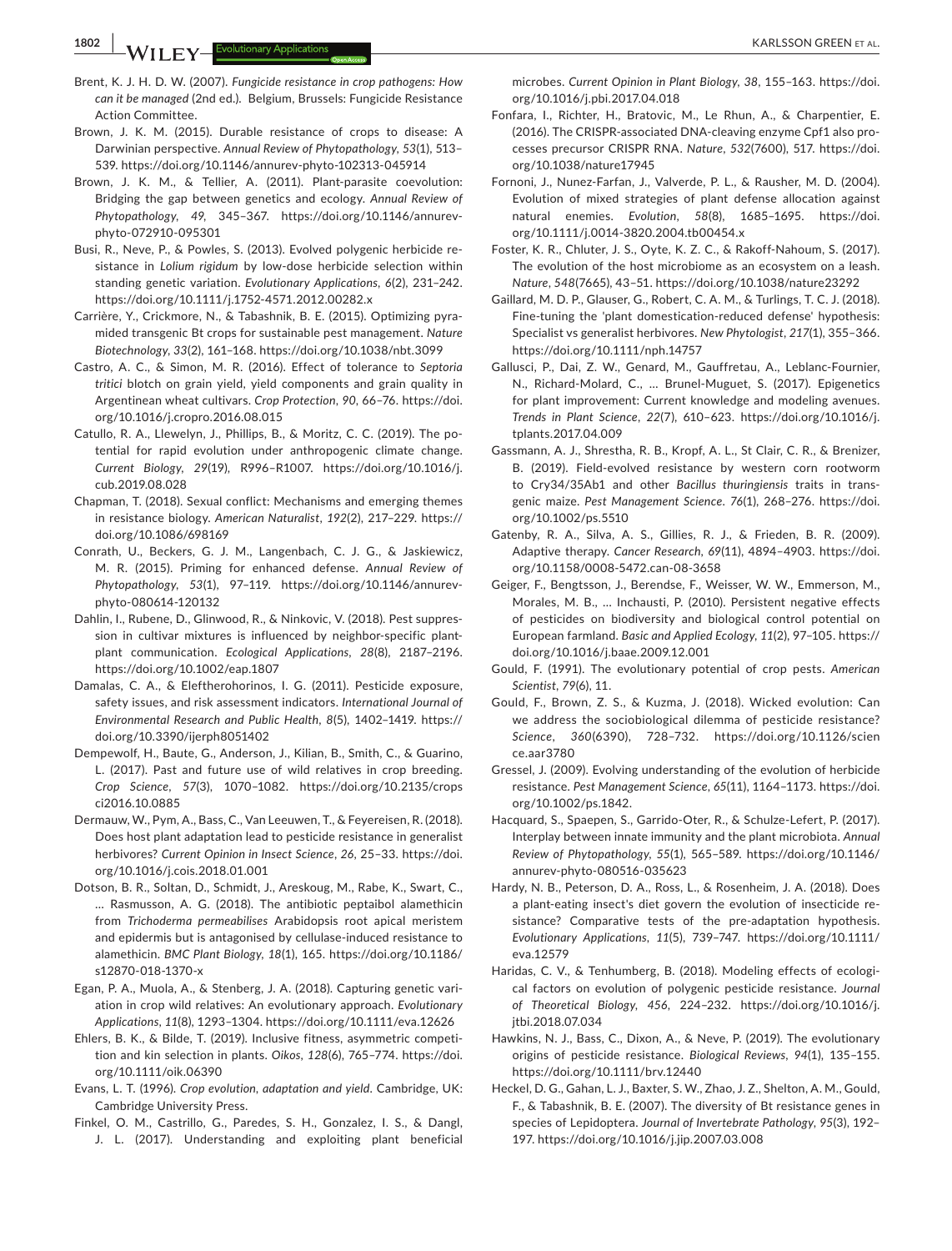- Hederström, V. (2019). *Ecology of pollinators, pests and natural enemies in agricultural landscapes – Ensuring a sustainable supply of clover seeds*. (PhD thesis), Swedish University of Agricultural Sciences.
- Hicks, H. L., Comont, D., Coutts, S. R., Crook, L., Hull, R., Norris, K., … Freckleton, R. P. (2018). The factors driving evolved herbicide resistance at a national scale. *Nature Ecology & Evolution*, *2*(3), 529–536. <https://doi.org/10.1038/s41559-018-0470-1>
- Jaber, L. R., Araj, S. E., & Qasem, J. R. (2018). Compatibility of endophytic fungal entomopathogens with plant extracts for the management of sweetpotato whitefly *Bemesia tabaci* Gennadius (Homoptera: Aleyrodidae). *Biological Control*, *117*, 164–171. [https://](https://doi.org/10.1016/j.biocontrol.2017.11.009) [doi.org/10.1016/j.biocontrol.2017.11.009](https://doi.org/10.1016/j.biocontrol.2017.11.009)
- Janmaat, A. F., & Myers, J. (2003). Rapid evolution and the cost of resistance to *Bacillus thuringiensis* in greenhouse populations of cabbage loopers, Trichoplusia ni. *Proceedings of the Royal Society B-Biological Sciences*, *270*(1530), 2263–2270. [https://doi.org/10.1098/](https://doi.org/10.1098/rspb.2003.2497) [rspb.2003.2497](https://doi.org/10.1098/rspb.2003.2497)
- Jousimo, J., Tack, A. J. M., Ovaskainen, O., Mononen, T., Susi, H., Tollenaere, C., & Laine, A. L. (2014). Disease ecology ecological and evolutionary effects of fragmentation on infectious disease dynamics. *Science*, *344*(6189), 1289–1293. [https://doi.org/10.1126/scien](https://doi.org/10.1126/science.1253621) [ce.1253621](https://doi.org/10.1126/science.1253621)
- KaramiNejadRanjbar, M., Eckermann, K. N., Ahmed, H. M. M., Sanchez, C. H. M., Dippel, S., Marshall, J. M., & Wimmer, E. A. (2018). Consequences of resistance evolution in a Cas9-based sex conversion-suppression gene drive for insect pest management. *Proceedings of the National Academy of Sciences of the United States of America*, *115*(24), 6189–6194. <https://doi.org/10.1073/pnas.1713825115>
- Karasov, T. L., Almario, J., Friedemann, C., Ding, W., Giolai, M., Heavens, D., … Weigel, D. (2018). *Arabidopsis thaliana* and Pseudomonas pathogens exhibit stable associations over evolutionary timescales. *Cell Host & Microbe*, *24*(1), 168. [https://doi.org/10.1016/j.](https://doi.org/10.1016/j.chom.2018.06.011) [chom.2018.06.011](https://doi.org/10.1016/j.chom.2018.06.011)
- Kawecki, T. J., Lenski, R. E., Ebert, D., Hollis, B., Olivieri, I., & Whitlock, M. C. (2012). Experimental evolution. *Trends in Ecology & Evolution*, *27*(10), 547–560.<https://doi.org/10.1016/j.tree.2012.06.001>
- Kerwin, R., Feusier, J., Corwin, J., Rubin, M., Lin, C., Muok, A., … Kliebenstein, D. J. (2015). Natural genetic variation in *Arabidopsis thaliana* defense metabolism genes modulates field fitness. *Elife*, *4*. <https://doi.org/10.7554/eLife.05604>
- Khan, Z., Midega, C. A. O., Hooper, A., & Pickett, J. (2016). Push-pull: Chemical ecology-based integrated pest management technology. *Journal of Chemical Ecology*, *42*(7), 689–697. [https://doi.org/10.1007/](https://doi.org/10.1007/s10886-016-0730-y) [s10886-016-0730-y](https://doi.org/10.1007/s10886-016-0730-y)
- Khazaei, H., Street, K., Bari, A., Mackay, M., & Stoddard, F. L. (2013). The FIGS (Focused Identification of Germplasm Strategy) approach identifies traits related to drought adaptation in *Vicia faba* genetic resources. *PLoS One*, *8*(5), e63107. [https://doi.org/10.1371/journ](https://doi.org/10.1371/journal.pone.0063107) [al.pone.0063107](https://doi.org/10.1371/journal.pone.0063107)
- Koch, H., Frickel, J., Valiadi, M., & Becks, L. (2014). Why rapid, adaptive evolution matters for community dynamics. *Frontiers in Ecology and Evolution*, *2*(17),<https://doi.org/10.3389/fevo.2014.00017>
- Koch, K. G., Chapman, K., Louis, J., Heng-Moss, T., & Sarath, G. (2016). Plant tolerance: A unique approach to control Hemipteran pests. *Frontiers in Plant Science*, *7*,<https://doi.org/10.3389/fpls.2016.01363>
- Kong, C. H., Zhang, S. Z., Li, Y. H., Xia, Z. C., Yang, X. F., Meiners, S. J., & Wang, P. (2018). Plant neighbor detection and allelochemical response are driven by root-secreted signaling chemicals. *Nature Communications*, *9*. <https://doi.org/10.1038/s41467-018-06429-1>
- Kruitwagen, A., Beukeboom, L. W., & Wertheim, B. (2018). Optimization of native biocontrol agents, with parasitoids of the invasive pest *Drosophila suzukii* as an example. *Evolutionary Applications*, *11*(9), 1473–1497. <https://doi.org/10.1111/eva.12648>
- Laine, A.-L. (2016). Disease resistance: Not so costly after all. *Nature Plants*, *2*(8), 16121.<https://doi.org/10.1038/nplants.2016.121>
- Lamichhane, J. R., Arseniuk, E., Boonekamp, P., Czembor, J., Decroocq, V., Enjalbert, J., … Messean, A. (2018). Advocating a need for suitable breeding approaches to boost integrated pest management: A European perspective. *Pest Management Science*, *74*(6), 1219–1227. <https://doi.org/10.1002/ps.4818>
- Liang, P., Gao, X. W., & Zheng, B. Z. (2003). Genetic basis of resistance and studies on cross-resistance in a population of diamondback moth, *Plutella xylostella* (Lepidoptera : Plutellidae). *Pest Management Science*, *59*(11), 1232–1236.<https://doi.org/10.1002/ps.760>
- Lindell, I. (2017). Så påverkar dosen utvecklingen av resistens. *Arvensis*, *3*, 1–3.
- Liu, X. X., Chen, M., Collins, H. L., Onstad, D. W., Roush, R. T., Zhang, Q. W., … Shelton, A. M. (2014). Natural enemies delay insect resistance to Bt crops. *PLoS One*, *9*(3), e90366. [https://doi.org/10.1371/journ](https://doi.org/10.1371/journal.pone.0090366) [al.pone.0090366](https://doi.org/10.1371/journal.pone.0090366)
- Ma, Z. H., & Michailides, T. J. (2005). Advances in understanding molecular mechanisms of fungicide resistance and molecular detection of resistant genotypes in phytopathogenic fungi. *Crop Protection*, *24*(10), 853–863. [https://doi.org/10.1016/j.](https://doi.org/10.1016/j.cropro.2005.01.011) [cropro.2005.01.011](https://doi.org/10.1016/j.cropro.2005.01.011)
- MacQueen, A., Sun, X. Q., & Bergelson, J. (2016). Genetic architecture and pleiotropy shape costs of Rps2-mediated resistance in *Arabidopsis thaliana*. *Nature Plants*, *2*(8). [https://doi.org/10.1038/](https://doi.org/10.1038/nplants.2016.110) [nplants.2016.110](https://doi.org/10.1038/nplants.2016.110)
- Mangin, B., Casadebaig, P., Cadic, E., Blanchet, N., Boniface, M. C., Carrere, S., … Langlade, N. B. (2017). Genetic control of plasticity of oil yield for combined abiotic stresses using a joint approach of crop modelling and genome-wide association. *Plant Cell and Environment*, *40*(10), 2276–2291. <https://doi.org/10.1111/pce.12961>
- Marin-de la Rosa, N., Lin, C. W., Kang, Y. J., Dhondt, S., Gonzalez, N., Inze, D., & Falter-Braun, P. (2019). Drought resistance is mediated by divergent strategies in closely related Brassicaceae. *New Phytologist*, *223*(2), 783–797. <https://doi.org/10.1111/nph.15841>
- Mariotte, P., Mehrabi, Z., Bezemer, T. M., De Deyn, G. B., Kulmatiski, A., Drigo, B., … Kardol, P. (2018). Plant–soil feedback: Bridging natural and agricultural sciences. *Trends in Ecology & Evolution*, *33*(2), 129– 142.<https://doi.org/10.1016/j.tree.2017.11.005>
- Melander, A. L. (1914). Can insects become resistant to sprays? *Journal of Economic Entomology*, *7*(2), 167–173.
- Menegat, A., Jack, O., & Gerhards, R. (2017). Modelling of low input herbicide strategies for the control of wild oat in intensive winter wheat cropping systems. *Field Crops Research*, *201*, 1–9. [https://doi.](https://doi.org/10.1016/j.fcr.2016.10.016) [org/10.1016/j.fcr.2016.10.016](https://doi.org/10.1016/j.fcr.2016.10.016)
- Midega, C. A. O., Bruce, T. J. A., Pickett, J. A., & Khan, Z. R. (2015). Ecological management of cereal stemborers in African smallholder agriculture through behavioural manipulation. *Ecological Entomology*, *40*, 70–81. <https://doi.org/10.1111/een.12216>
- Mikaberidze, A., Paveley, N., Bonhoeffer, S., & van den Bosch, F. (2017). Emergence of resistance to fungicides: The role of fungicide dose. *Phytopathology*, *107*(5), 545–560. [https://doi.org/10.1094/phyto](https://doi.org/10.1094/phyto-08-16-0297-r) [-08-16-0297-r](https://doi.org/10.1094/phyto-08-16-0297-r)
- Miller, A. J., & Gross, B. L. (2011). From forest to field: Perennial fruit crop domestication. *American Journal of Botany*, *98*(9), 1389–1414. [https://](https://doi.org/10.3732/ajb.1000522) [doi.org/10.3732/ajb.1000522](https://doi.org/10.3732/ajb.1000522)
- Murphy, G. P., Swanton, C. J., Van Acker, R. C., & Dudley, S. A. (2017). Kin recognition, multilevel selection and altruism in crop sustainability. *Journal of Ecology*, *105*(4), 930–934. [https://doi.](https://doi.org/10.1111/1365-2745.12787) [org/10.1111/1365-2745.12787](https://doi.org/10.1111/1365-2745.12787)
- Nesse, R. M., Bergstrom, C. T., Ellison, P. T., Flier, J. S., Gluckman, P., Govindaraju, D. R., … Valle, D. (2010). Making evolutionary biology a basic science for medicine. *Proceedings of the National Academy of Sciences of the United States of America*, *107*, 1800–1807. [https://doi.](https://doi.org/10.1073/pnas.0906224106) [org/10.1073/pnas.0906224106](https://doi.org/10.1073/pnas.0906224106)
- Neve, P., Busi, R., Renton, M., & Vila-Aiub, M. M. (2014). Expanding the eco-evolutionary context of herbicide resistance research. *Pest*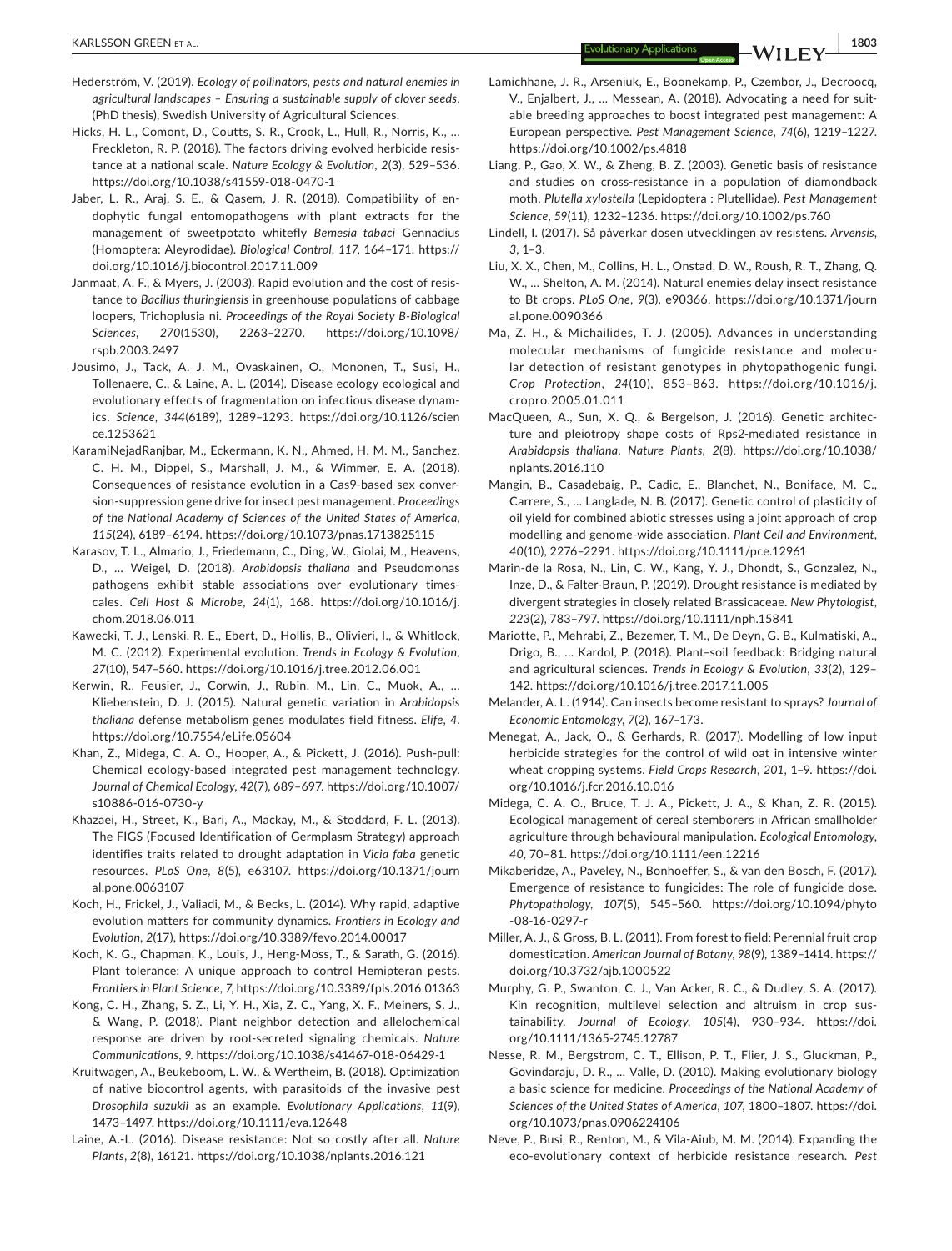*Management Science*, *70*(9), 1385–1393. [https://doi.org/10.1002/](https://doi.org/10.1002/ps.3757) [ps.3757](https://doi.org/10.1002/ps.3757)

- Nicolopoulou-Stamati, P., Maipas, S., Kotampasi, C., Stamatis, P., & Hens, L. (2016). Chemical pesticides and human health: The urgent need for a new concept in agriculture. *Frontiers in Public Health*, *4*. [https://doi.](https://doi.org/10.3389/fpubh.2016.00148) [org/10.3389/fpubh.2016.00148](https://doi.org/10.3389/fpubh.2016.00148)
- Ninkovic, V., Rensing, M., Dahlin, I., & Markovic, D. (2019). Who is my neighbor? Volatile cues in plant interactions. *Plant Signaling & Behavior*, *14*(9), 1634993.<https://doi.org/10.1080/15592324.2019.1634993>
- Nygren, K., Dubey, M., Zapparata, A., Iqbal, M., Tzelepis, G. D., Durling, M. B., … Karlsson, M. (2018). The mycoparasitic fungus *Clonostachys rosea* responds with both common and specific gene expression during interspecific interactions with fungal prey. *Evolutionary Applications*, *11*(6), 931–949. [https://doi.org/10.1111/eva.12609.](https://doi.org/10.1111/eva.12609)
- Oerke, E. C. (2006). Crop losses to pests. *Journal of Agricultural Science*, *144*, 31–43.<https://doi.org/10.1017/s0021859605005708>
- Palumbi, S. R. (2001). Evolution Humans as the world's greatest evolutionary force. *Science*, *293*(5536), 1786–1790. [https://doi.](https://doi.org/10.1126/science.293.5536.1786) [org/10.1126/science.293.5536.1786](https://doi.org/10.1126/science.293.5536.1786)
- Pascale, A., Proietti, S., Pantelides, I. S., & Stringlis, I. A. (2020). Modulation of the root microbiome by plant molecules: The basis for targeted disease suppression and plant growth promotion. *Frontiers in Plant Science*, *10*. <https://doi.org/10.3389/fpls.2019.01741>
- Peterson, R. K. D., Higley, L. G., & Pedigo, L. P. (2018). Whatever happened to IPM? *American Entomologist*, *64*(3), 146–150. [https://doi.](https://doi.org/10.1093/ae/tmy049) [org/10.1093/ae/tmy049](https://doi.org/10.1093/ae/tmy049)
- Peterson, R. K. D., Varella, A. C., & Higley, L. G. (2017). Tolerance: The forgotten child of plant resistance. *PeerJ*, *5*, e3934. [https://doi.](https://doi.org/10.7717/Peerj.3934) [org/10.7717/Peerj.3934](https://doi.org/10.7717/Peerj.3934)
- Poland, J., & Rutkoski, J. (2016). Advances and challenges in genomic selection for disease resistance. *Annual Review of Phytopathology*, *54*(1), 79–98. <https://doi.org/10.1146/annurev-phyto-080615-100056>
- Powles, S. B., & Yu, Q. (2010). Evolution in action: Plants resistant to herbicides. *Annual Review of Plant Biology*, *61*(1), 317–347. [https://doi.](https://doi.org/10.1146/annurev-arplant-042809-112119) [org/10.1146/annurev-arplant-042809-112119](https://doi.org/10.1146/annurev-arplant-042809-112119)
- Quinn, N. F., Brainard, D. C., & Szendrei, Z. (2017). Floral strips attract beneficial insects but do not enhance yield in cucumber fields. *Journal of Economic Entomology*, *110*(2), 517–524. [https://doi.org/10.1093/](https://doi.org/10.1093/jee/tow306) [jee/tow306](https://doi.org/10.1093/jee/tow306)
- Råberg, L., Graham, A. L., & Read, A. F. (2009). Decomposing health: Tolerance and resistance to parasites in animals. *Philosophical Transactions of the Royal Society B-Biological Sciences*, *364*(1513), 37– 49.<https://doi.org/10.1098/rstb.2008.0184>
- Rausher, M. D. (2001). Co-evolution and plant resistance to natural enemies. *Nature*, *411*(6839), 857–864. <https://doi.org/10.1038/35081193>
- Robinson, M. R., Pilkington, J. G., Clutton-Brock, T. H., Pemberton, J. M., & Kruuk, L. E. B. (2008). Environmental heterogeneity generates fluctuating selection on a secondary sexual trait. *Current Biology*, *18*(10), 751–757.<https://doi.org/10.1016/j.cub.2008.04.059>
- Rundlöf, M., Andersson, G. K. S., Bommarco, R., Fries, I., Hederstrom, V., Herbertsson, L., … Smith, H. G. (2015). Seed coating with a neonicotinoid insecticide negatively affects wild bees. *Nature*, *521*(7550), 77–80. <https://doi.org/10.1038/nature14420>
- Sauphanor, B., & Bouvier, J. C. (1995). Cross-resistance between benzoylureas and benzoylhydrazines in the codling moth, *Cydia pomonella* L. *Pesticide Science*, *45*(4), 369–375. [https://doi.org/10.1002/ps.27804](https://doi.org/10.1002/ps.2780450412) [50412](https://doi.org/10.1002/ps.2780450412)
- Schmidhuber, J., & Tubiello, F. N. (2007). Global food security under climate change. *Proceedings of the National Academy of Sciences*, *104*(50), 19703–19708.<https://doi.org/10.1073/pnas.0701976104>
- Snelders, N. C., Rovenich, H., Petti, G. C., Rocafort, M., Vorholt, J. A., Mesters, J. R., … Thomma, B. P. H. J. (2020). A plant pathogen utilizes effector proteins for microbiome manipulation. *bioRxiv*. [https://doi.](https://doi.org/10.1101/2020.01.30.926725) [org/10.1101/2020.01.30.926725](https://doi.org/10.1101/2020.01.30.926725).
- Sparks, T. C., & Nauen, R. (2015). IRAC: Mode of action classification and insecticide resistance management. *Pesticide Biochemistry and Physiology*, *121*, 122–128. [https://doi.org/10.1016/j.](https://doi.org/10.1016/j.pestbp.2014.11.014) [pestbp.2014.11.014](https://doi.org/10.1016/j.pestbp.2014.11.014)
- Stenberg, J. A. (2017). A conceptual framework for integrated pest management. *Trends in Plant Science*, *22*(9), 759–769. [https://doi.](https://doi.org/10.1016/j.tplants.2017.06.010) [org/10.1016/j.tplants.2017.06.010](https://doi.org/10.1016/j.tplants.2017.06.010)
- Stratonovitch, P., Elias, J., Denholm, I., Slater, R., & Semenov, M. A. (2014). An individual-based model of the evolution of pesticide resistance in heterogeneous environments: Control of *Meligethes aeneus* population in oilseed rape crops. *PLoS One*, *9*(12), e115631. [https://](https://doi.org/10.1371/journal.pone.0115631) [doi.org/10.1371/journal.pone.0115631](https://doi.org/10.1371/journal.pone.0115631)
- Tabashnik, B. E., & Carriere, Y. (2015). *Successes and failures of transgenic Bt crops: Global patterns of field-evolved resistance* (Vol. *4*).
- Tabashnik, B. E., & Carriere, Y. (2017). Surge in insect resistance to transgenic crops and prospects for sustainability. *Nature Biotechnology*, *35*(10), 926–935.<https://doi.org/10.1038/nbt.3974>
- Takahashi, D., Yamanaka, T., Sudo, M., & Andow, D. A. (2017). Is a larger refuge always better? Dispersal and dose in pesticide resistance evolution. *Evolution*, *71*(6), 1494–1503. [https://doi.org/10.1111/](https://doi.org/10.1111/evo.13255) [evo.13255](https://doi.org/10.1111/evo.13255)
- Tanksley, S. D., & McCouch, S. R. (1997). Seed banks and molecular maps: Unlocking genetic potential from the wild. *Science*, *277*(5329), 1063– 1066. <https://doi.org/10.1126/science.277.5329.1063>
- Tayeh, A., Estoup, A., Laugier, G., Loiseau, A., Turgeon, J., Toepfer, S., & Facon, B. (2012). Evolution in biocontrol strains: Insight from the harlequin ladybird *Harmonia axyridis*. *Evolutionary Applications*, *5*(5), 481–488.<https://doi.org/10.1111/j.1752-4571.2012.00274.x>
- Thormann, I., Parra-Quijano, M., Endresen, D. T. F., Rubio-Teso, M. L., Iriondo, M. J., & Maxted, N. (2014). *Predictive characterization of crop wild relatives and landraces: Technical guidelines version 1*. Rome, Italy: Bioversity International.
- Thrall, P. H., Oakeshott, J. G., Fitt, G., Southerton, S., Burdon, J. J., Sheppard, A., … Denison, R. F. (2011). Evolution in agriculture: The application of evolutionary approaches to the management of biotic interactions in agro-ecosystems. *Evolutionary Applications*, *4*(2), 200– 215.<https://doi.org/10.1111/j.1752-4571.2010.00179.x>
- Tomasetto, F., Tylianakis, J. M., Reale, M., Wratten, S., & Goldson, S. L. (2017). Intensified agriculture favors evolved resistance to biological control. *Proceedings of the National Academy of Sciences of the United States of America*, *114*(15), 3885–3890. [https://doi.org/10.1073/](https://doi.org/10.1073/pnas.1618416114) [pnas.1618416114](https://doi.org/10.1073/pnas.1618416114)
- Turcotte, M. M., Araki, H., Karp, D. S., Poveda, K., & Whitehead, S. R. (2017). The eco-evolutionary impacts of domestication and agricultural practices on wild species. *Philosophical Transactions of the Royal Society B-Biological Sciences*, *372*(1712), 20160033. [https://doi.](https://doi.org/10.1098/rstb.2016.0033) [org/10.1098/rstb.2016.0033](https://doi.org/10.1098/rstb.2016.0033)
- Vale, P. F., Fenton, A., & Brown, S. P. (2014). Limiting damage during infection: Lessons from infection tolerance for novel therapeutics. *PLoS Biology*, *12*(1), e1001769. [https://doi.org/10.1371/journ](https://doi.org/10.1371/journal.pbio.1001769) [al.pbio.1001769](https://doi.org/10.1371/journal.pbio.1001769)
- van der Ent, S., Koornneef, A. Ton, J., Pieterse, C. M. J., (2018). Induced resistance-orchestrating defence mechanisms through crosstalk and priming.. In J., Parker (Ed.), *Annual Plant Reviews: Molecular Aspects of Plant Disease Resistance*. Oxford, UK: Wiley-Blackwell. pp. 334–370
- Van Etten, M., Lee, K. M., Chang, S.-M., & Baucom, R. S. (2020). Parallel and nonparallel genomic responses contribute to herbicide resistance in *Ipomoea purpurea*, a common agricultural weed. *PLOS Genetics*, *16*(2), e1008593. [https://doi.org/10.1371/journ](https://doi.org/10.1371/journal.pgen.1008593) [al.pgen.1008593](https://doi.org/10.1371/journal.pgen.1008593)
- Vasudevan, K., Vera Cruz, C. M., Gruissem, W., & Bhullar, N. K. (2014). Large scale germplasm screening for identification of novel rice blast resistance sources. *Frontiers in Plant Science*, *5*. [https://doi.](https://doi.org/10.3389/fpls.2014.00505) [org/10.3389/fpls.2014.00505](https://doi.org/10.3389/fpls.2014.00505)